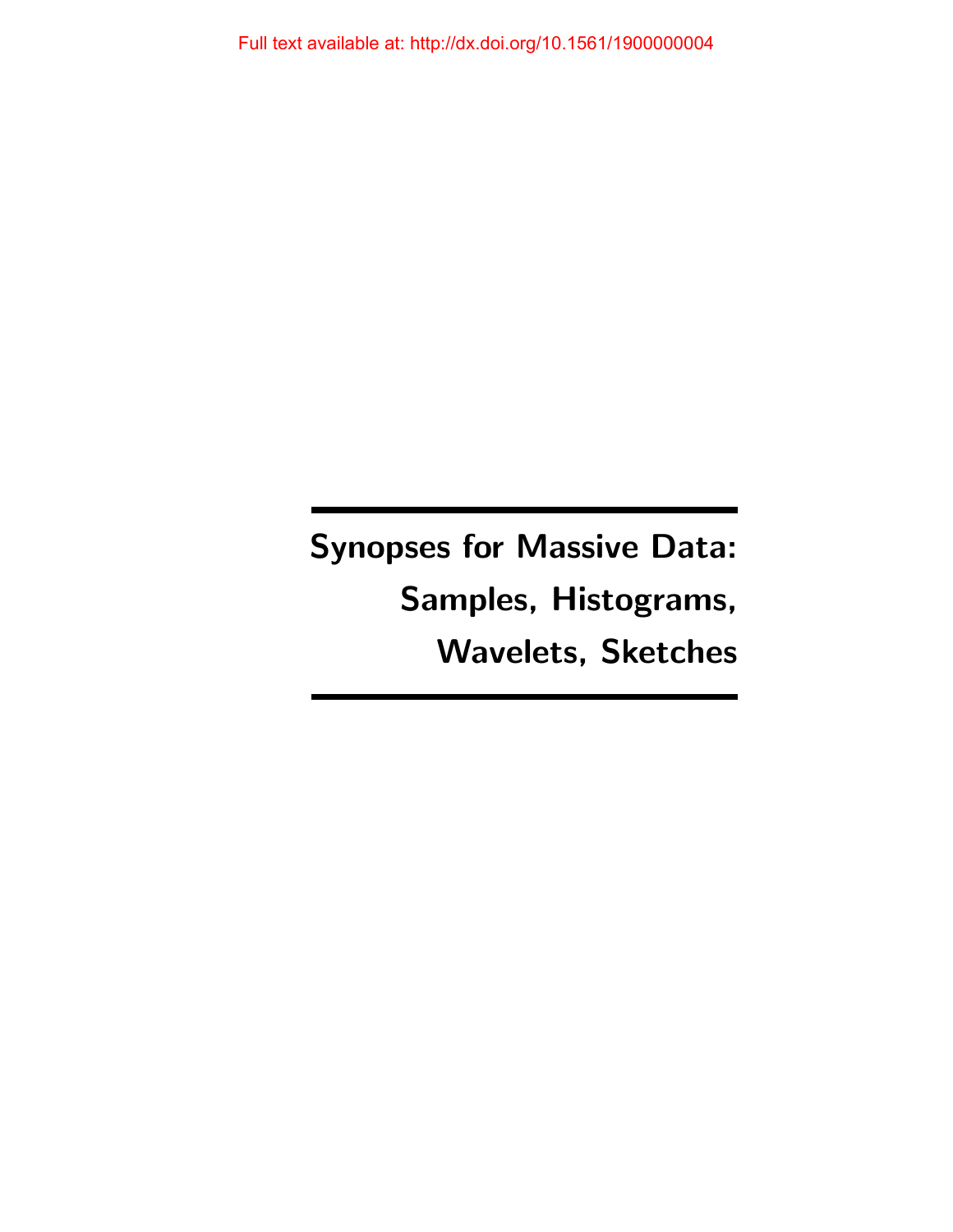# Synopses for Massive Data: Samples, Histograms, Wavelets, Sketches

# Graham Cormode

AT&T Labs — Research USA graham@research.att.com

# Minos Garofalakis

Technical University of Crete Greece minos@acm.org

# Peter J. Haas

IBM Almaden Research Center USA peterh@almaden.ibm.com

# Chris Jermaine

Rice University USA cmj4@cs.rice.edu



Boston – Delft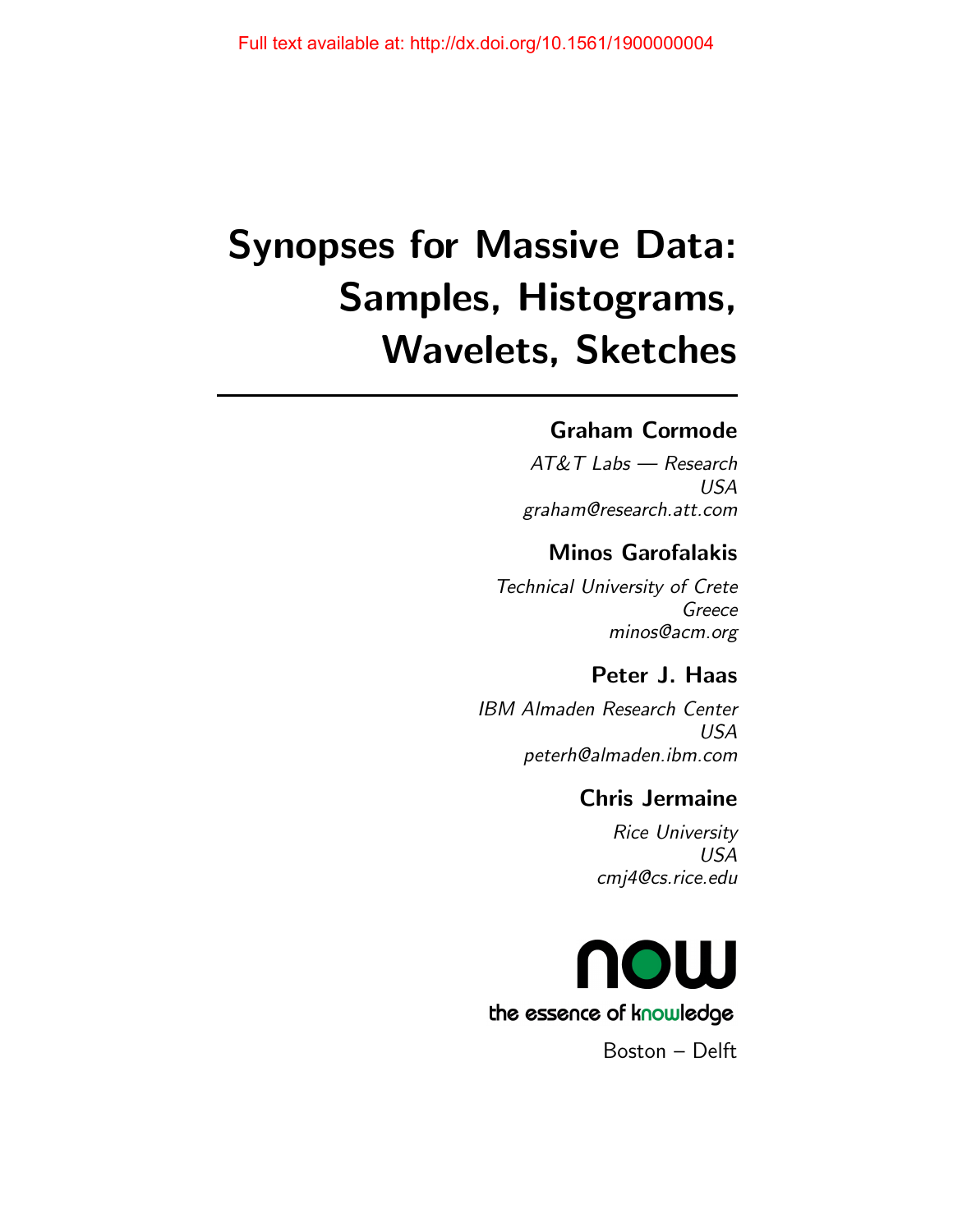# Foundations and Trends ${}^{\text{\textregistered}}$  in **Databases**

Published, sold and distributed by: now Publishers Inc. PO Box 1024 Hanover, MA 02339 USA Tel. +1-781-985-4510 www.nowpublishers.com sales@nowpublishers.com

Outside North America: now Publishers Inc. PO Box 179 2600 AD Delft The Netherlands Tel. +31-6-51115274

The preferred citation for this publication is G. Cormode, M. Garofalakis, P. J. Haas, and C. Jermaine, Synopses for Massive Data: Samples, Histograms, Wavelets, Sketches, Foundation and Trends<sup> $\overline{\textcircled{B}}$ </sup> in Databases, vol 4, nos 1–3, pp 1–294, 2011

ISBN: 978-1-60198-516-3 c 2012 G. Cormode, M. Garofalakis, P. J. Haas, and C. Jermaine

All rights reserved. No part of this publication may be reproduced, stored in a retrieval system, or transmitted in any form or by any means, mechanical, photocopying, recording or otherwise, without prior written permission of the publishers.

Photocopying. In the USA: This journal is registered at the Copyright Clearance Center, Inc., 222 Rosewood Drive, Danvers, MA 01923. Authorization to photocopy items for internal or personal use, or the internal or personal use of specific clients, is granted by now Publishers Inc for users registered with the Copyright Clearance Center (CCC). The 'services' for users can be found on the internet at: www.copyright.com

For those organizations that have been granted a photocopy license, a separate system of payment has been arranged. Authorization does not extend to other kinds of copying, such as that for general distribution, for advertising or promotional purposes, for creating new collective works, or for resale. In the rest of the world: Permission to photocopy must be obtained from the copyright owner. Please apply to now Publishers Inc., PO Box 1024, Hanover, MA 02339, USA; Tel. +1-781-871-0245; www.nowpublishers.com; sales@nowpublishers.com

now Publishers Inc. has an exclusive license to publish this material worldwide. Permission to use this content must be obtained from the copyright license holder. Please apply to now Publishers, PO Box 179, 2600 AD Delft, The Netherlands, www.nowpublishers.com; e-mail: sales@nowpublishers.com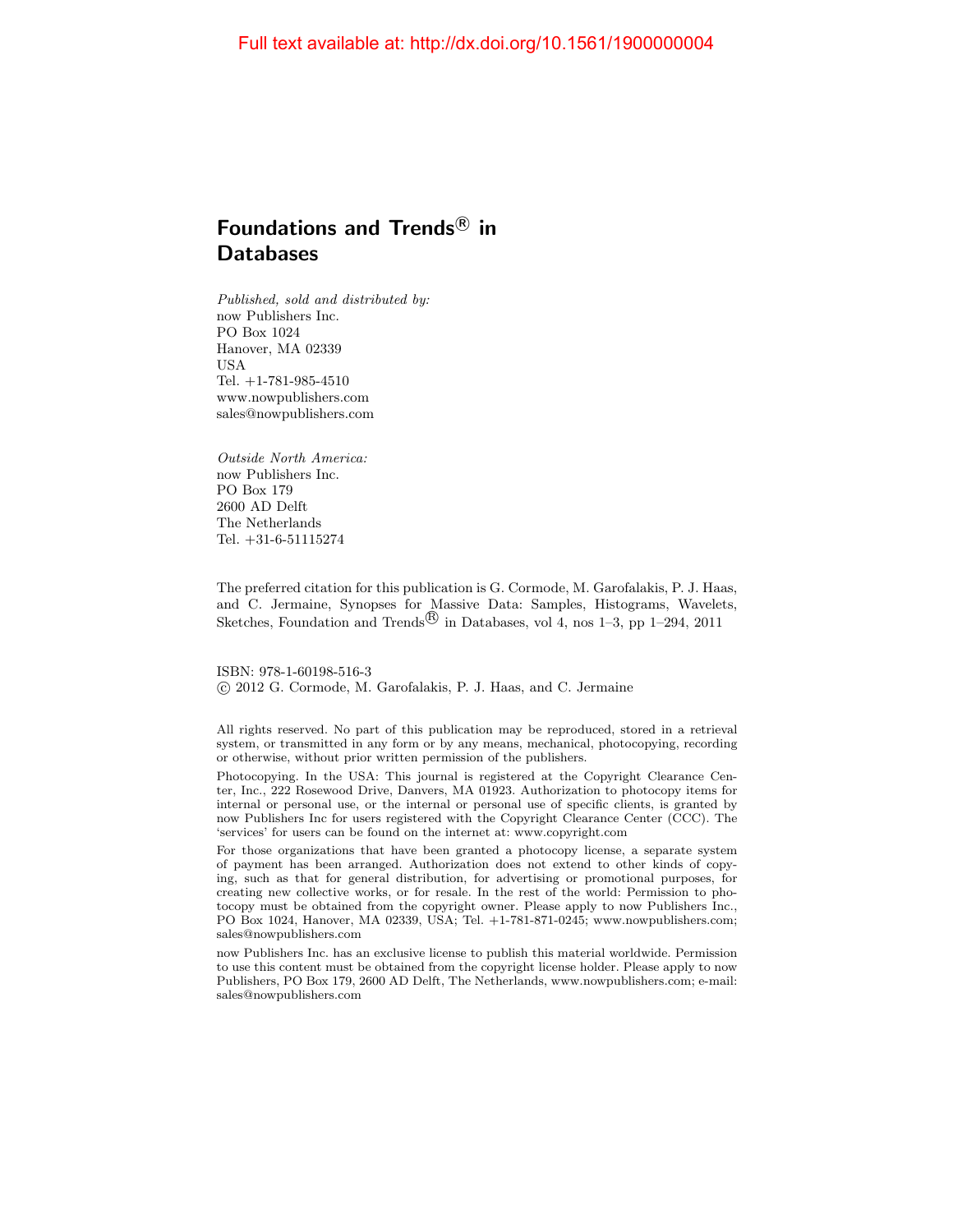# Foundations and Trends<sup>®</sup> in **Databases**

Volume 4 Issues 1–3, 2011 Editorial Board

# Editor-in-Chief:

Joseph M. Hellerstein Computer Science Division University of California, Berkeley Berkeley, CA USA hellerstein@cs.berkeley.edu

# Editors

Anastasia Ailamaki (EPFL) Michael Carey (UC Irvine) Surajit Chaudhuri (Microsoft Research) Ronald Fagin (IBM Research) Minos Garofalakis (Yahoo! Research) Johannes Gehrke (Cornell University) Alon Halevy (Google) Jeffrey Naughton (University of Wisconsin) Christopher Olston (Yahoo! Research) Jignesh Patel (University of Michigan) Raghu Ramakrishnan (Yahoo! Research) Gerhard Weikum (Max-Planck Institute)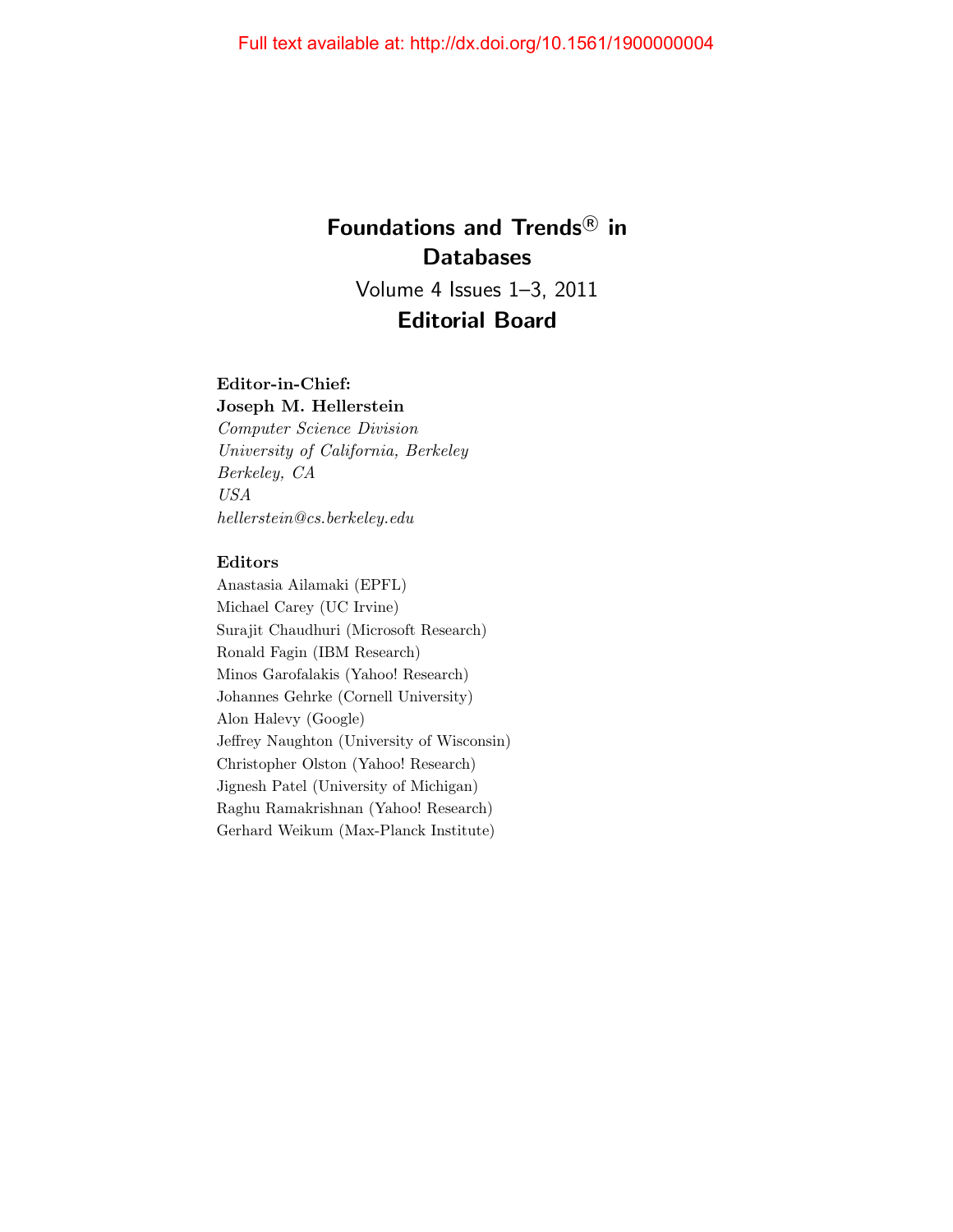# Editorial Scope

Foundations and Trends<sup>®</sup> in Databases covers a breadth of topics relating to the management of large volumes of data. The journal targets the full scope of issues in data management, from theoretical foundations, to languages and modeling, to algorithms, system architecture, and applications. The list of topics below illustrates some of the intended coverage, though it is by no means exhaustive:

- Data Models and Query Languages
- Query Processing and Optimization
- Storage, Access Methods, and Indexing
- Transaction Management, Concurrency Control and Recovery
- Deductive Databases
- Parallel and Distributed Database Systems
- Database Design and Tuning
- Metadata Management
- Object Management
- Trigger Processing and Active Databases
- Data Mining and OLAP
- Approximate and Interactive Query Processing
- Data Warehousing
- Adaptive Query Processing
- Data Stream Management
- Search and Query Integration
- XML and Semi-Structured Data
- Web Services and Middleware
- Data Integration and Exchange
- Private and Secure Data Management
- Peer-to-Peer, Sensornet and Mobile Data Management
- Scientific and Spatial Data Management
- Data Brokering and Publish/Subscribe
- Data Cleaning and Information Extraction
- Probabilistic Data Management

# Information for Librarians

Foundations and Trends<sup>®</sup> in Databases, 2011, Volume 4, 4 issues. ISSN paper version 1931-7883. ISSN online version 1931-7891. Also available as a combined paper and online subscription.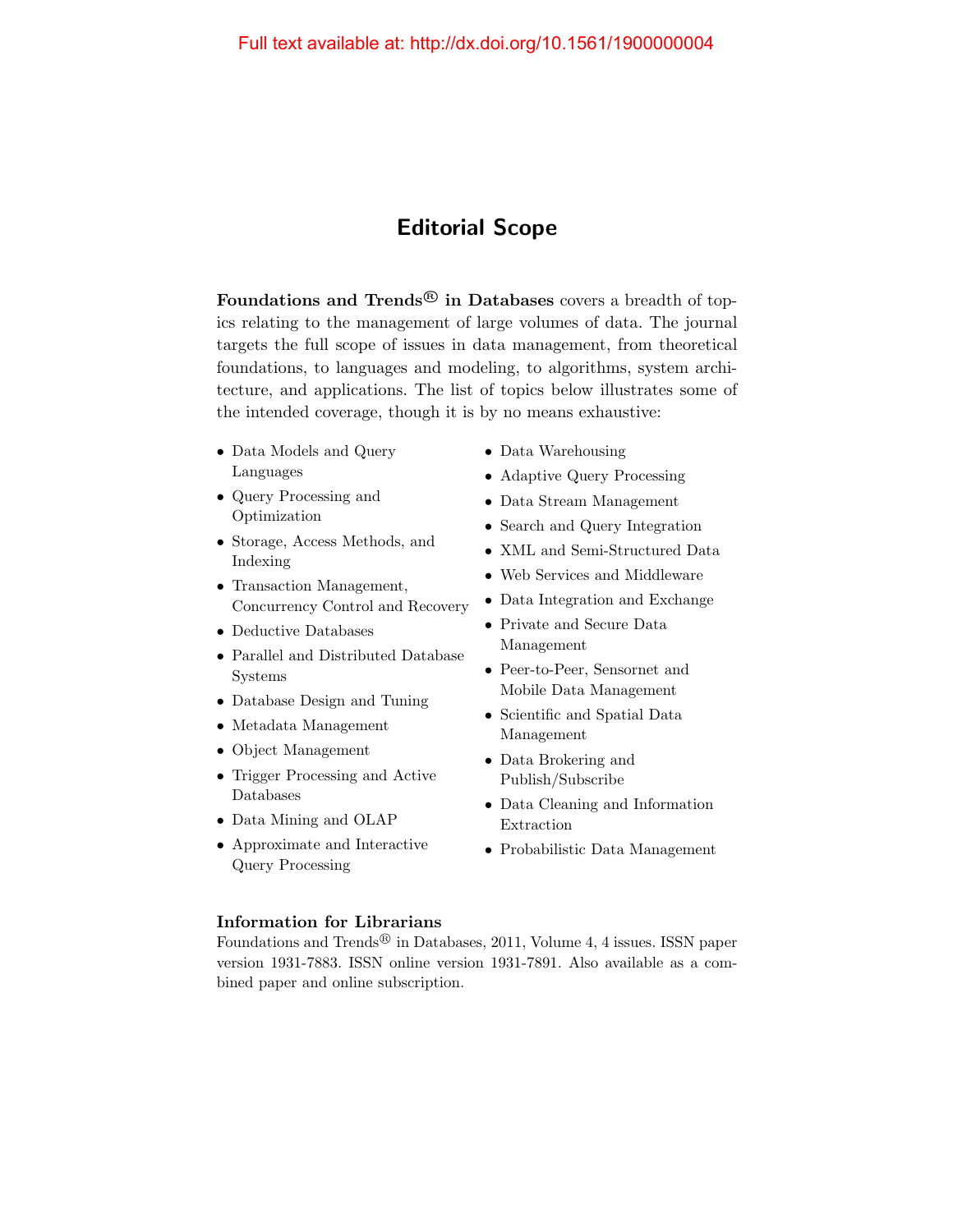Foundations and Trends<br> $^{\circledR}$  in Databases Vol. 4, Nos. 1–3 (2011) 1–294 c 2012 G. Cormode, M. Garofalakis, P. J. Haas and C. Jermaine DOI: 10.1561/1900000004



# Synopses for Massive Data: Samples, Histograms, Wavelets, Sketches

# $G$ raham  $Comode<sup>1</sup>, Minos Garofalakis<sup>2</sup>,$ Peter J. Haas $^3,$  and Chris Jermaine $^4$

- <sup>1</sup> AT&T Labs Research, 180 Park Avenue, Florham Park, NJ 07932, USA, graham@research.att.com
- <sup>2</sup> Technical University of Crete, University Campus Kounoupidiana, Chania, 73100, Greece, minos@acm.org
- 3 IBM Almaden Research Center, 650 Harry Road, San Jose, CA 95120-6099, USA, peterh@almaden.ibm.com
- <sup>4</sup> Rice University, 6100 Main Street, Houston, TX 77005, USA, cmj4@cs.rice.edu

# Abstract

Methods for Approximate Query Processing (AQP) are essential for dealing with massive data. They are often the only means of providing interactive response times when exploring massive datasets, and are also needed to handle high speed data streams. These methods proceed by computing a lossy, compact synopsis of the data, and then executing the query of interest against the synopsis rather than the entire dataset. We describe basic principles and recent developments in AQP. We focus on four key synopses: random samples, histograms, wavelets, and sketches. We consider issues such as accuracy, space and time efficiency, optimality, practicality, range of applicability, error bounds on query answers, and incremental maintenance. We also discuss the tradeoffs between the different synopsis types.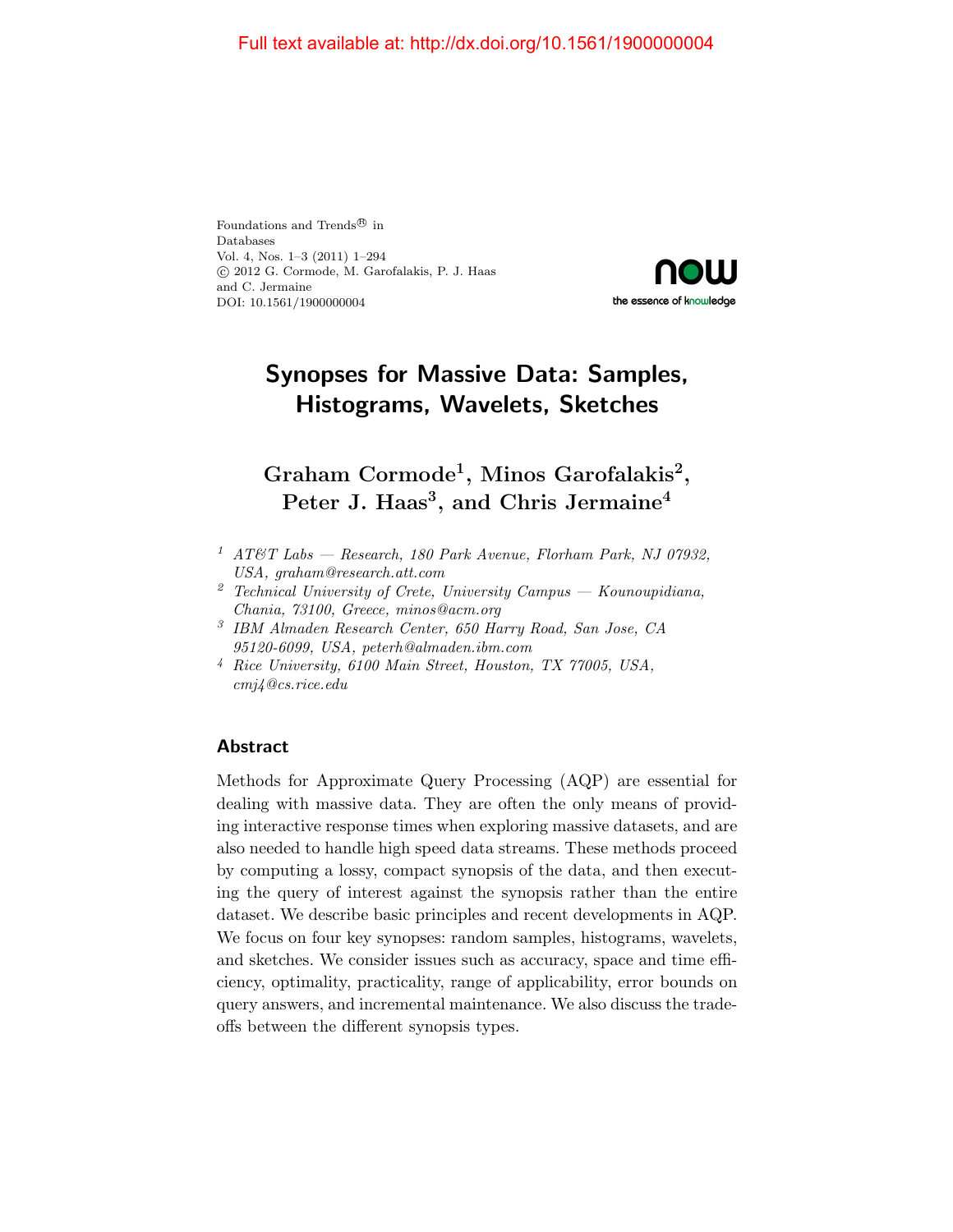# **Contents**

| 1        | Introduction                              | $\mathbf{1}$   |
|----------|-------------------------------------------|----------------|
| 1.1      | The Need for Synopses                     | $\overline{2}$ |
| 1.2      | <b>Survey Overview</b>                    | $\overline{4}$ |
| 1.3      | Outline                                   | $\overline{5}$ |
| $\bf{2}$ | Sampling                                  | 11             |
| 2.1      | Introduction                              | 11             |
| 2.2      | Some Simple Examples                      | 12             |
| 2.3      | Advantages and Drawbacks of Sampling      | 17             |
| 2.4      | Mathematical Essentials of Sampling       | 21             |
| 2.5      | Different Flavors of Sampling             | 32             |
| 2.6      | Sampling and Database Queries             | 38             |
| 2.7      | Obtaining Samples from Databases          | 56             |
| 2.8      | Online Aggregation Via Sampling           | 65             |
| 3        | <b>Histograms</b>                         | 69             |
| 3.1      | Introduction                              | 71             |
| 3.2      | One-Dimensional Histograms: Overview      | 79             |
| 3.3      | <b>Estimation Schemes</b>                 | 85             |
| 3.4      | <b>Bucketing Schemes</b>                  | 95             |
| 3.5      | Multi-Dimensional Histograms              | 112            |
| 3.6      | Approximate Processing of General Queries | 127            |
| 3.7      | <b>Additional Topics</b>                  | 135            |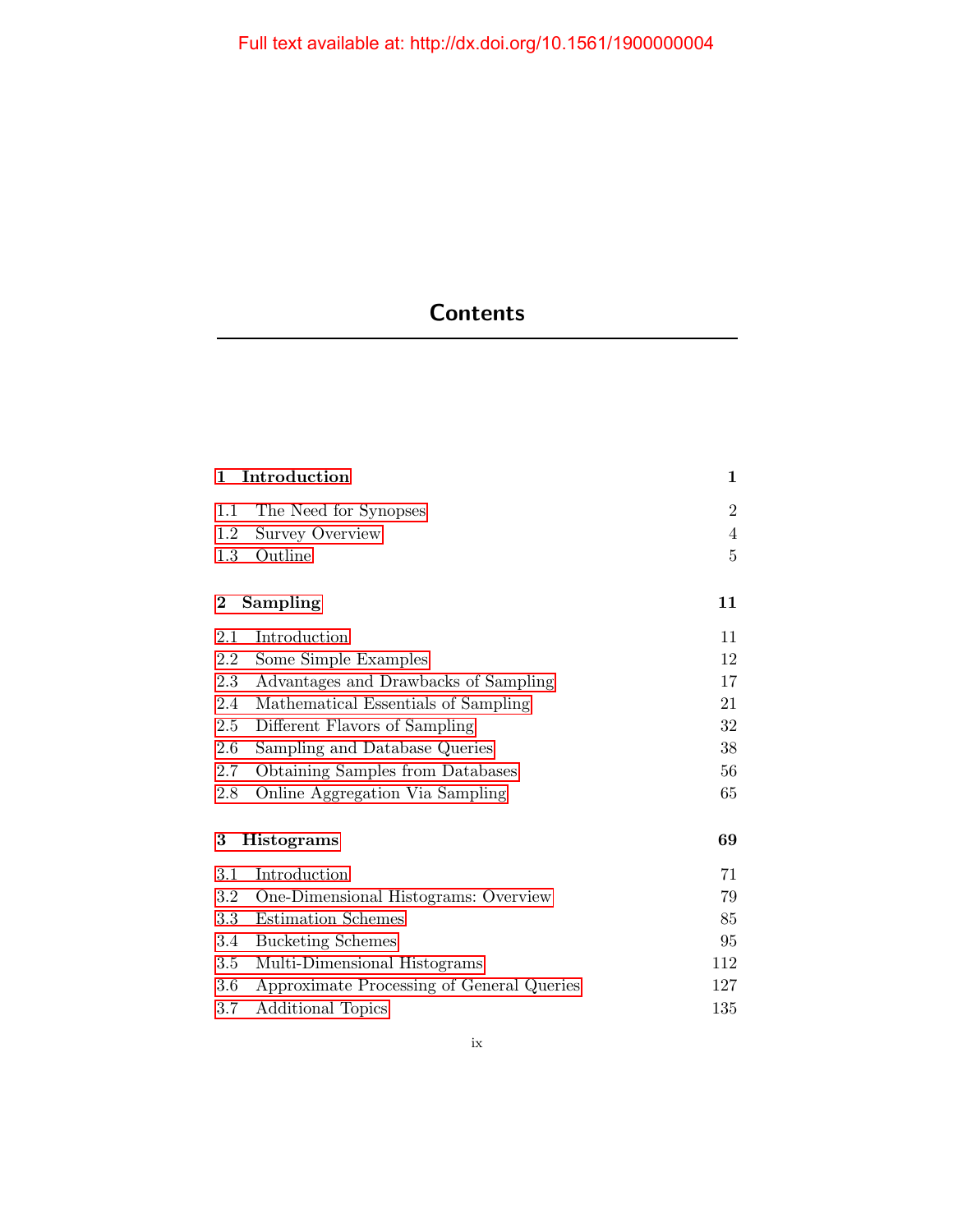| Wavelets<br>$\overline{4}$                             | 145 |
|--------------------------------------------------------|-----|
| Introduction<br>4.1                                    | 145 |
| 4.2<br>One-Dimensional Wavelets and                    |     |
| Wavelet Synopses: Overview                             | 146 |
| Wavelet Synopses for Non- $L_2$ Error Metrics<br>4.3   | 156 |
| Multi-Dimensional Wavelets<br>4.4                      | 172 |
| 4.5<br>Approximate Processing of General Queries       | 182 |
| 4.6<br><b>Additional Topics</b>                        | 186 |
| <b>Sketches</b><br>5                                   | 203 |
| Introduction<br>5.1                                    | 203 |
| 5.2<br>Notation and Terminology                        | 205 |
| 5.3<br>Frequency Based Sketches                        | 212 |
| 5.4<br>Sketches for Distinct Value Queries             | 242 |
| Other Topics in Sketching<br>$5.5\,$                   | 259 |
| <b>Conclusions and Future Research Directions</b><br>6 | 265 |
| 6.1<br>Comparison Across Different Methods             | 265 |
| Approximate Query Processing in Systems<br>6.2         | 269 |
| 6.3<br>Challenges and Future Directions for Synopses   | 271 |
| Acknowledgments                                        | 277 |
| References                                             |     |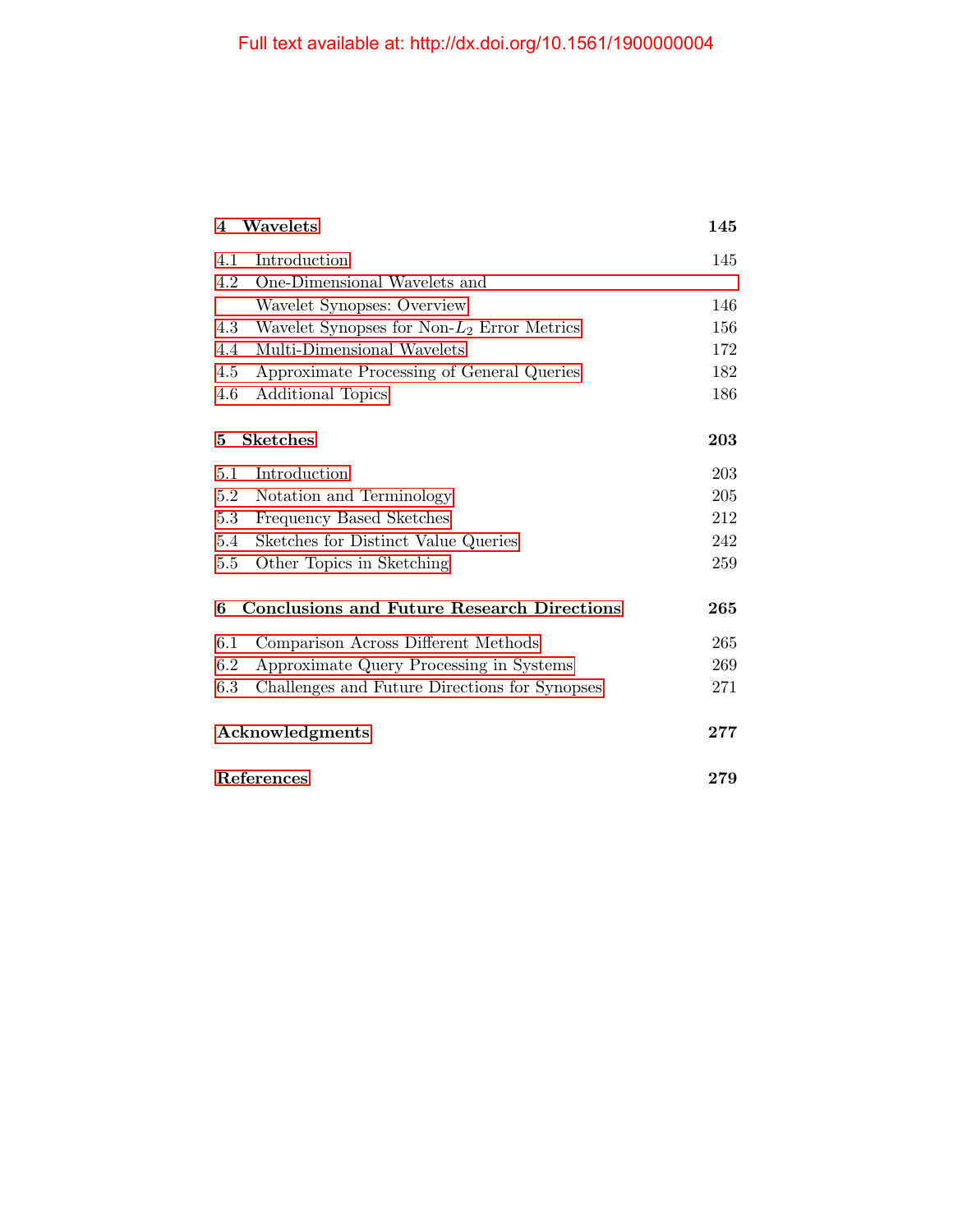<span id="page-8-0"></span>

A synopsis of a massive dataset captures vital properties of the original data while typically occupying much less space. For example, suppose that our data consists of a large numeric time series. A simple summary allows us to compute the statistical variance of this series: we maintain the sum of all the values, the sum of the squares of the values, and the number of observations. Then the average is given by the ratio of the sum to the count, and the variance is ratio of the sum of squares to the count, less the square of the average. An important property of this synopsis is that we can build it efficiently. Indeed, we can find the three summary values in a single pass through the data.

However, we may need to know more about the data than merely its variance: how many different values have been seen? How many times has the series exceeded a given threshold? What was the behavior in a given time period? To answer such queries, our three-value summary does not suffice, and synopses appropriate to each type of query are needed. In general, these synopses will not be as simple or easy to compute as the synopsis for variance. Indeed, for many of these questions, there is no synopsis that can provide the exact answer, as is the case for variance. The reason is that for some classes of queries, the query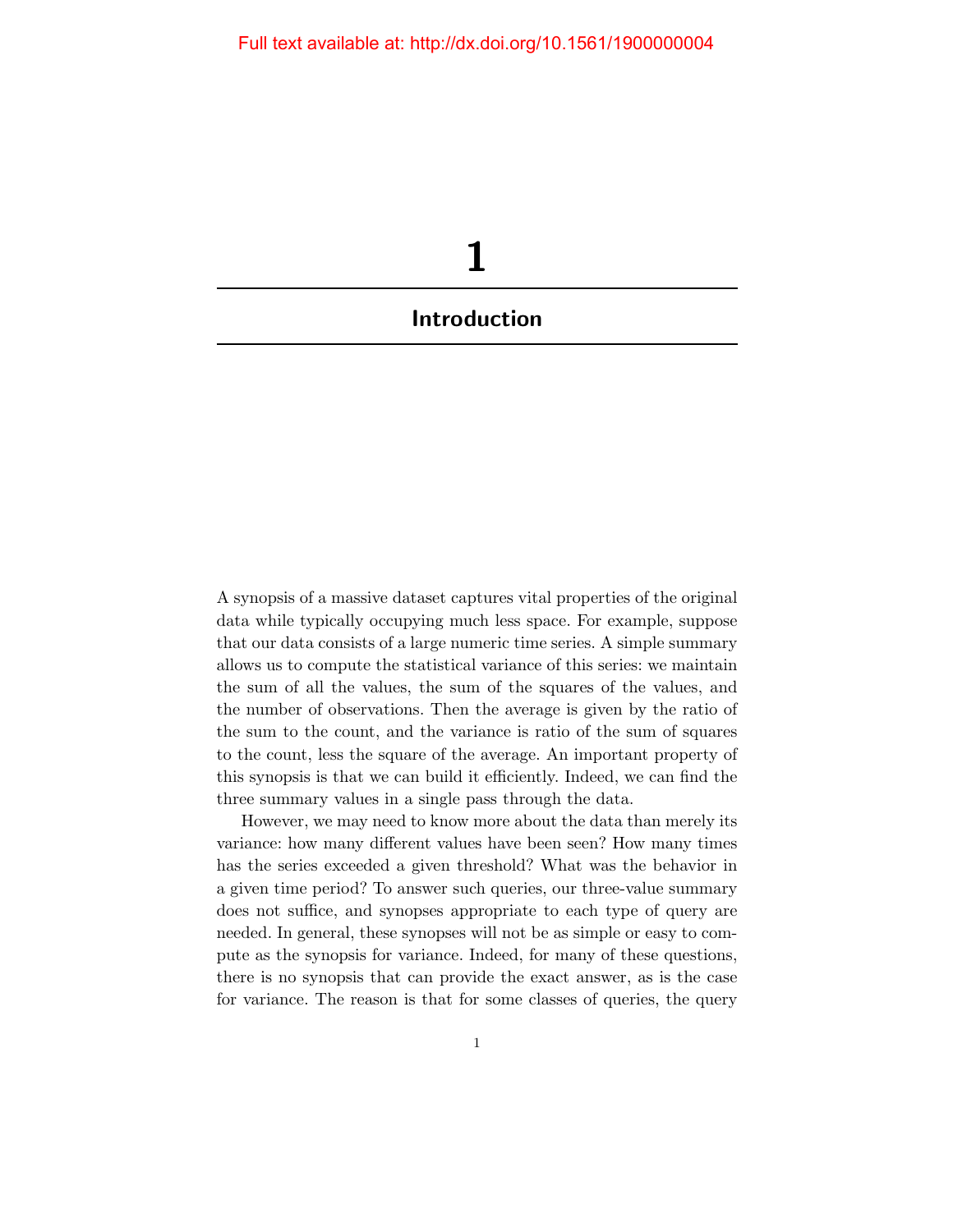# 2 Introduction

answers collectively describe the data in full, and so any synopsis would effectively have to store the entire dataset.

To overcome this problem, we must relax our requirements. In many cases, the key objective is not obtaining the exact answer to a query, but rather receiving an accurate estimate of the answer. For example, in many settings, receiving an answer that is within 0.1% of the true result is adequate for our needs; it might suffice to know that the true answer is roughly \$5 million without knowing that the exact answer is \$5,001,482.76. Thus we can tolerate *approximation*, and there are many synopses that provide approximate answers. This small relaxation can make a big difference. Although for some queries it is impossible to provide a small synopsis that provides exact answers, there are many synopses that provide a very accurate approximation for these queries while using very little space.

# <span id="page-9-0"></span>1.1 The Need for Synopses

The use of synopses is essential for managing the massive data that arises in modern information management scenarios. When handling large datasets, from gigabytes to petabytes in size, it is often impractical to operate on them in full. Instead, it is much more convenient to build a synopsis, and then use this synopsis to analyze the data. This approach captures a variety of use-cases:

- A search engine collects logs of every search made, amounting to billions of queries every day. It would be too slow, and energy-intensive, to look for trends and patterns on the full data. Instead, it is preferable to use a synopsis that is guaranteed to preserve most of the as-yet undiscovered patterns in the data.
- A team of analysts for a retail chain would like to study the impact of different promotions and pricing strategies on sales of different items. It is not cost-effective to give each analyst the resources needed to study the national sales data in full, but by working with synopses of the data, each analyst can perform their explorations on their own laptops.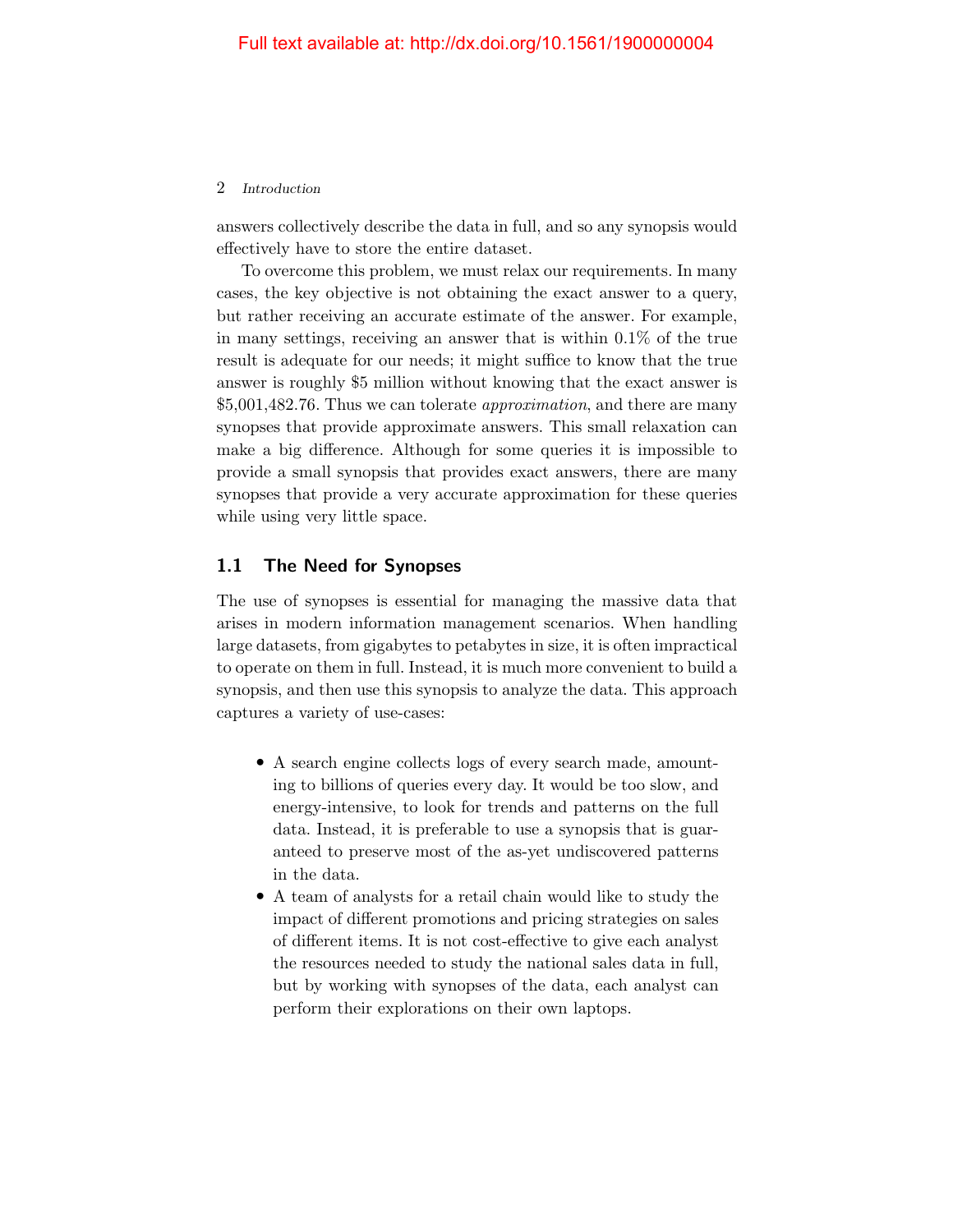#### 1.1 The Need for Synopses 3

• A large cellphone provider wants to track the health of its network by studying statistics of calls made in different regions, on hardware from different manufacturers, under different levels of contention, and so on. The volume of information is too large to retain in a database, but instead the provider can build a synopsis of the data as it is observed live, and then use the synopsis off-line for further analysis.

These examples expose a variety of settings. The full data may reside in a traditional data warehouse, where it is indexed and accessible, but is too costly to work on in full. In other cases, the data is stored as flatfiles in a distributed file system; or it may never be stored in full, but be accessible only as it is observed in a streaming fashion. Sometimes synopsis construction is a one-time process, and sometimes we need to update the synopsis as the base data is modified or as accuracy requirements change. In all cases though, being able to construct a high quality synopsis enables much faster and more scalable data analysis.

From the 1990s through today, there has been an increasing demand for systems to query more and more data at ever faster speeds. Enterprise data requirements have been estimated [\[173\]](#page-27-0) to grow at 60% per year through at least 2011, reaching 1,800 exabytes. On the other hand, users — weaned on Internet browsers, sophisticated analytics and simulation software with advanced GUIs, and computer games — have come to expect real-time or near-real-time answers to their queries. Indeed, it has been increasingly realized that extracting knowledge from data is usually an interactive process, with a user issuing a query, seeing the result, and using the result to formulate the next query, in an iterative fashion. Of course, parallel processing techniques can also help address these problems, but may not suffice on their own. Many queries, for example, are not embarrassingly parallel. Moreover, methods based purely on parallelism can be expensive. Indeed, under evolving models for cloud computing, specifically "platform as a service" fee models, users will pay costs that directly reflect the computing resources that they use. In this setting, use of Approximate Query Processing (AQP) techniques can lead to significant cost savings. Similarly, recent work [\[15\]](#page-18-0) has pointed out that approximate processing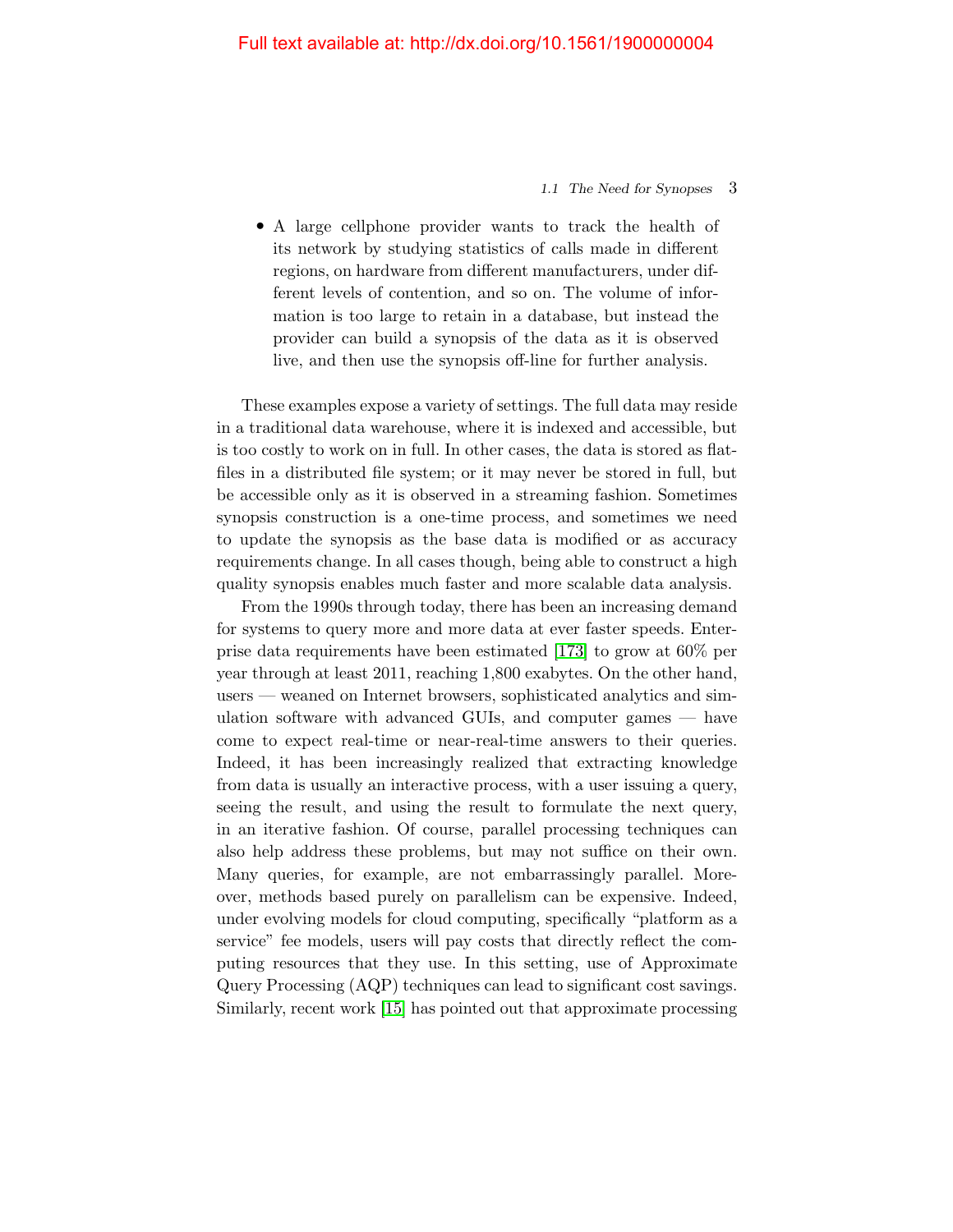### 4 Introduction

techniques can lead to energy savings and greener computing. Thus AQP techniques are essential for providing, in a cost-effective manner, interactive response times for exploratory queries over massive data.

Exacerbating the pressures on data management systems is the increasing need to query streaming data, such as real time financial data or sensor feeds. Here the flood of high speed data can easily overwhelm the often limited CPU and memory capacities of a stream processor unless AQP methods are used. Moreover, for purposes of network monitoring and many other applications, approximate answers suffice when trying to detect general patterns in the data, such as a denial-ofservice attack. AQP techniques are thus well suited to streaming and network applications.

# <span id="page-11-0"></span>1.2 Survey Overview

In this survey, we describe basic principles and recent developments in building approximate synopses (i.e., lossy, compressed representations) of massive data. Such synopses enable AQP, in which the user's query is executed against the synopsis instead of the original data. We focus on the four main families of synopses: random samples, histograms, wavelets, and sketches.

A random sample comprises a "representative" subset of the data values of interest, obtained via a stochastic mechanism. Samples can be quick to obtain, and can be used to approximately answer a wide range of queries.

A histogram summarizes a dataset by grouping the data values into subsets, or "buckets," and then, for each bucket, computing a small set of summary statistics that can be used to approximately reconstruct the data in the bucket. Histograms have been extensively studied and have been incorporated into the query optimizers of virtually all commercial relational DBMSs.

Wavelet-based synopses were originally developed in the context of image and signal processing. The dataset is viewed as a set of M elements in a vector  $-$  that is, as a function defined on the set  $\{0,1,2,\ldots,M-1\}$  — and the wavelet transform of this function is found as a weighted sum of wavelet "basis functions." The weights,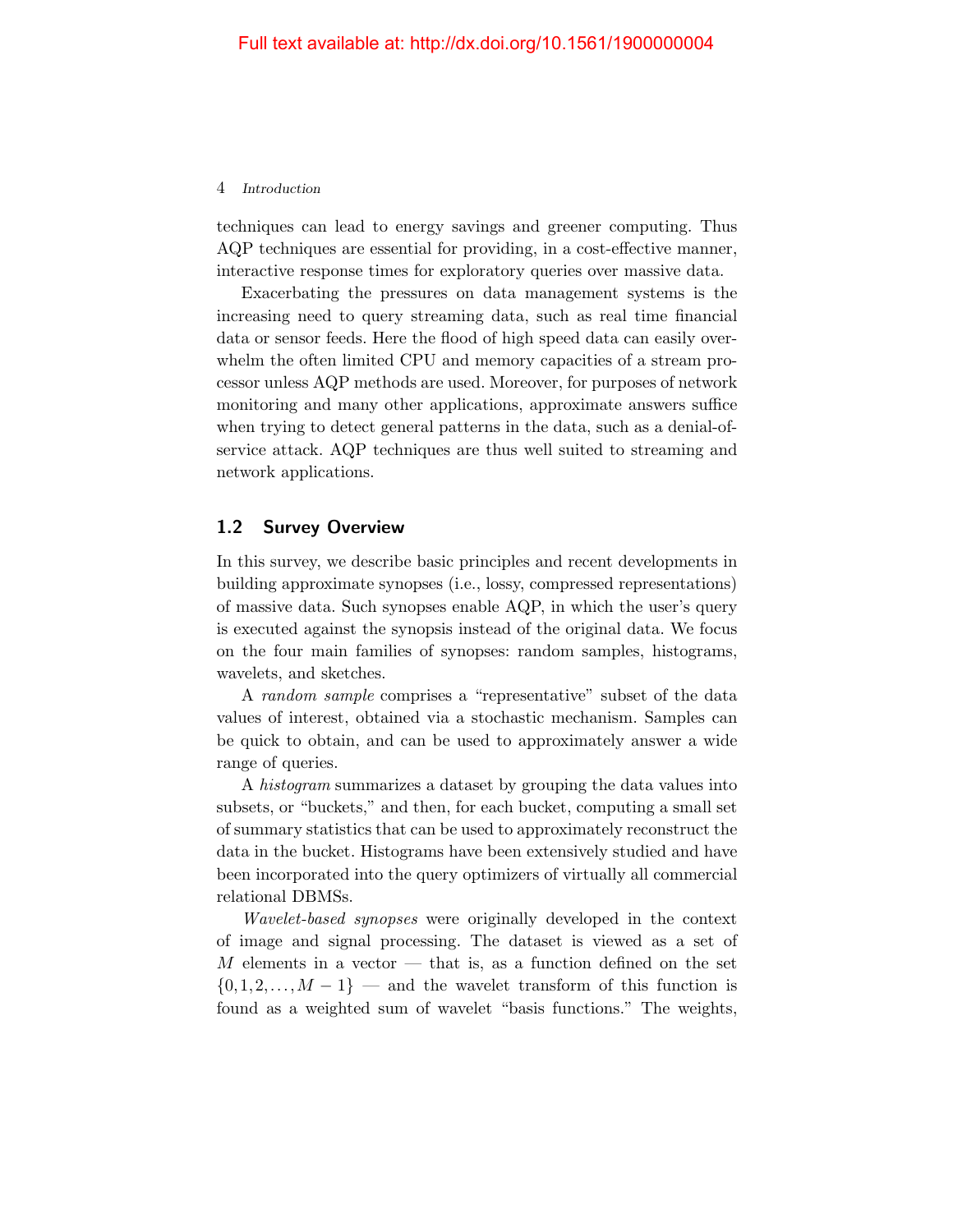1.3 Outline 5

or coefficients, can then be "thresholded," for example, by eliminating coefficients that are close to zero in magnitude. The remaining small set of coefficients serves as the synopsis. Wavelets are good at capturing features of the dataset at various scales.

Sketch summaries are particularly well suited to streaming data. Linear sketches, for example, view a numerical dataset as a vector or matrix, and multiply the data by a fixed matrix. Such sketches are massively parallelizable. They can accommodate streams of transactions in which data is both inserted and removed. Sketches have also been used successfully to estimate the answer to COUNT DISTINCT queries, a notoriously hard problem.

Many questions arise when evaluating or using synopses.

- What is the class of queries that can be approximately answered?
- What is the approximation accuracy for a synopsis of a given size?
- What are the space and time requirements for constructing a synopsis of a given size, as well as the time required to approximately answer the query?
- How should one choose synopsis parameters such as the number of histogram buckets or the wavelet thresholding value? Is there an optimal, that is, most accurate, synopsis of a given size?
- When using a synopsis to approximately answer a query, is it possible to obtain error bounds on the approximate query answer?
- Can the synopsis be incrementally maintained in an efficient manner?
- Which type of synopsis is best for a given problem?

We explore these issues in subsequent chapters.

# <span id="page-12-0"></span>1.3 Outline

It is possible to read the discussion of each type of synopsis in isolation, to understand a particular summarization approach. We have tried to use common notation and terminology across all chapters, in order to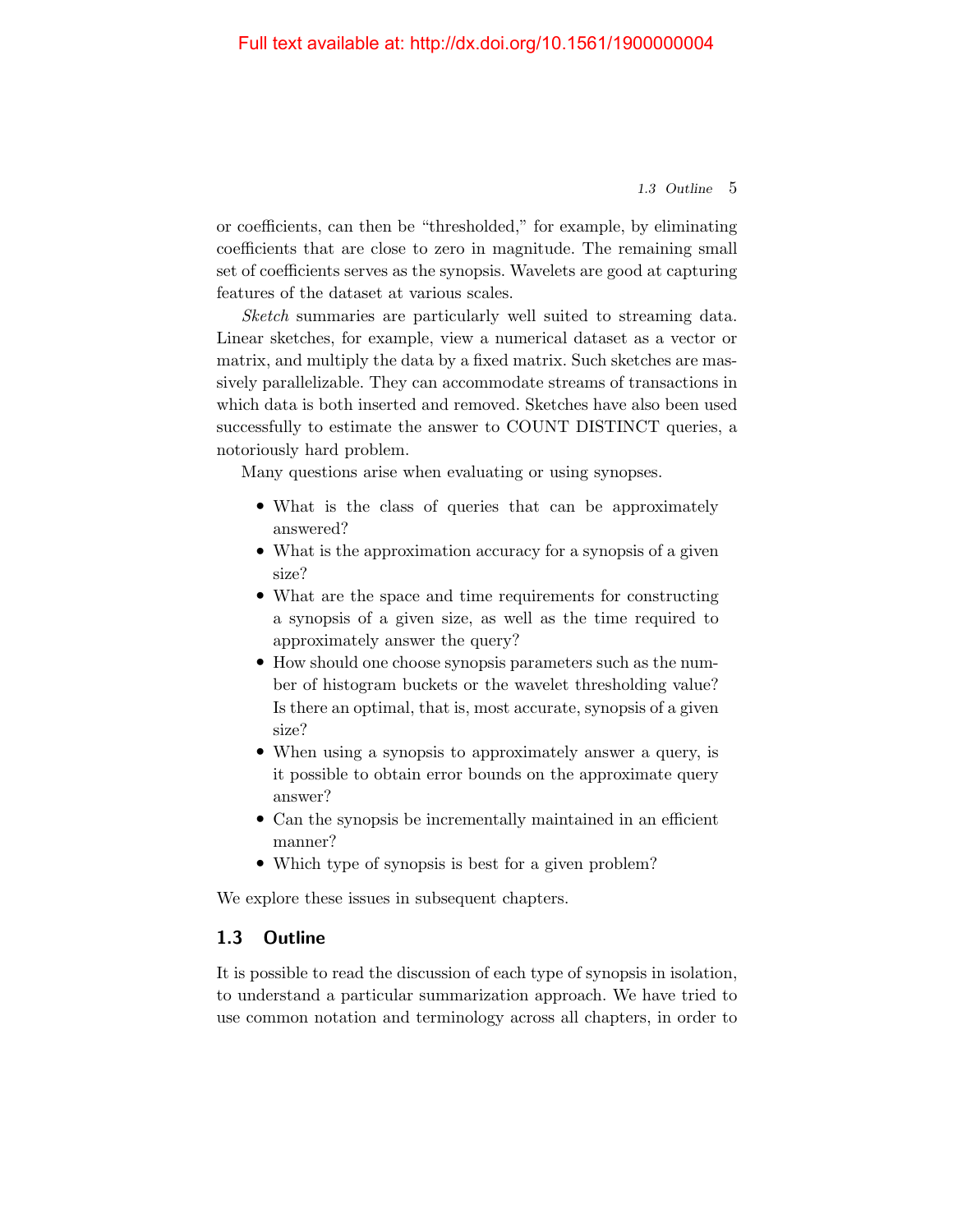# 6 Introduction

facilitate comparison of the different synopses. In more detail, the topics covered by the different chapters are given below.

# 1.3.1 Sampling

Random samples are perhaps the most fundamental synopses for AQP, and the most widely implemented. The simplicity of the idea  $-$  executing the desired query against a small representative subset of the data — belies centuries of research across many fields, with decades of effort in the database community alone. Many different methods of extracting and maintaining samples of data have been proposed, along with multiple ways to build an estimator for a given query. This chapter introduces the mathematical foundations for sampling, in terms of accuracy and precision, and discusses the key sampling schemes: Bernoulli sampling, stratified sampling, and simple random sampling with and without replacement.

For simple queries, such as basic SUM and AVERAGE queries, it is straightforward to build unbiased estimators from samples. The more general case — an arbitrary  $\text{SQL}$  query with nested subqueries — is more daunting, but can sometimes be solved quite naturally in a procedural way.

For small tables, drawing a sample can be done straightforwardly. For larger relations, which may not fit conveniently in memory, or may not even be stored on disk in full, more advanced techniques are needed to make the sampling process scalable. For disk-resident data, sampling methods that operate at the granularity of a block rather than a tuple may be preferred. Existing indices can also be leveraged to help the sampling. For large streams of data, considerable effort has been put into maintaining a uniform sample as new items arrive or existing items are deleted. Finally, "online aggregation" algorithms enhance interactive exploration of massive datasets by exploiting the fact that an imprecise sampling-based estimate of a query result can be incrementally improved simply by collecting more samples.

# 1.3.2 Histograms

The histogram is a fundamental object for summarizing the frequency distribution of an attribute or combination of attributes. The most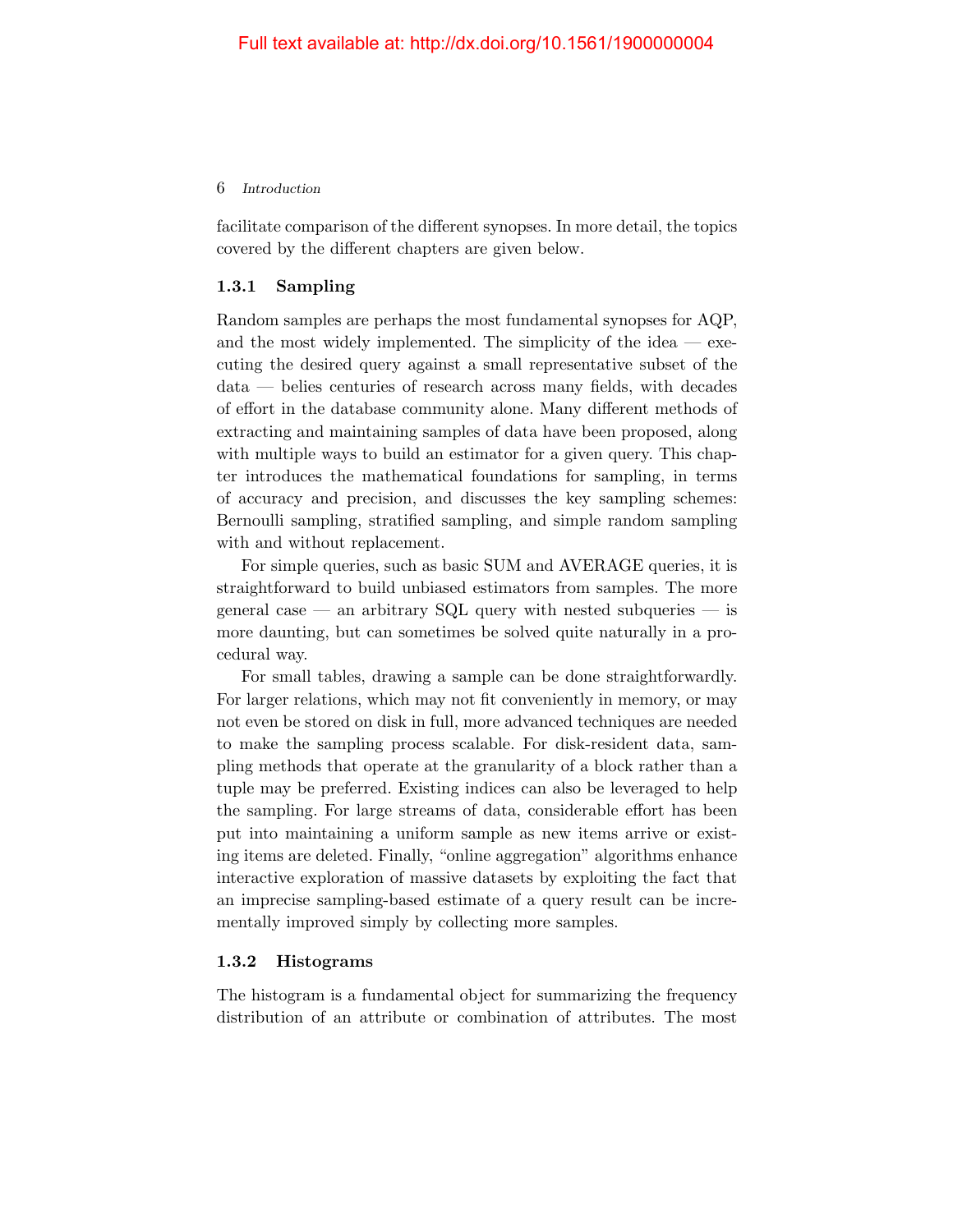### 1.3 Outline 7

basic histograms are based on a fixed division of the domain (equi-width), or using quantiles (equi-depth), and simply keep statistics on the number of items from the input which fall in each such bucket. But many more complex methods have been designed, which aim to provide the most accurate summary possible within a limited space budget. Schemes differ in how the buckets are chosen, what statistics are stored, how estimates are extracted, and what classes of query are supported. They are quantified based on the space and time requirements used to build them, and the resulting accuracy guarantees that they provide.

The one-dimensional case is at the heart of histogram construction, since higher dimensions are typically handled via extensions of onedimensional ideas. Beyond equi-width and equi-depth, end biased and high biased, maxdiff and other generalizations have been proposed. For a variety of approximation-error metrics, dynamic programming (DP) methods can be used to find histograms — notably the "v-optimal" histograms" — that minimize the error, subject to an upper bound on the allowable histogram size. Approximate methods can be used when the quadratic cost of DP is not practical. Many other constructions, both optimal and heuristic, are described, such as lattice histograms, STHoles, and maxdiff histograms. The extension of these methods to higher dimensions adds complexity. Even the two-dimensional case presents challenges in how to define the space of possible bucketings. The cost of these methods also rises exponentially with the dimensionality of the data, inspiring new approaches that combine sets of low-dimensional histograms with high-level statistical models.

Histograms most naturally answer range–sum queries — for example, "compute total sales between July and September for adults from age 25 through 40" — and their variations. They can also be used to approximate more general classes of queries, such as aggregations over joins. Various negative theoretical and empirical results indicate that one should not expect histograms to give accurate answers to arbitrary queries. Nevertheless, due to their conceptual simplicity, histograms can be effectively used for a broad variety of estimation tasks, including setvalued queries, real-valued data, and aggregate queries over predicates more complex than simple ranges.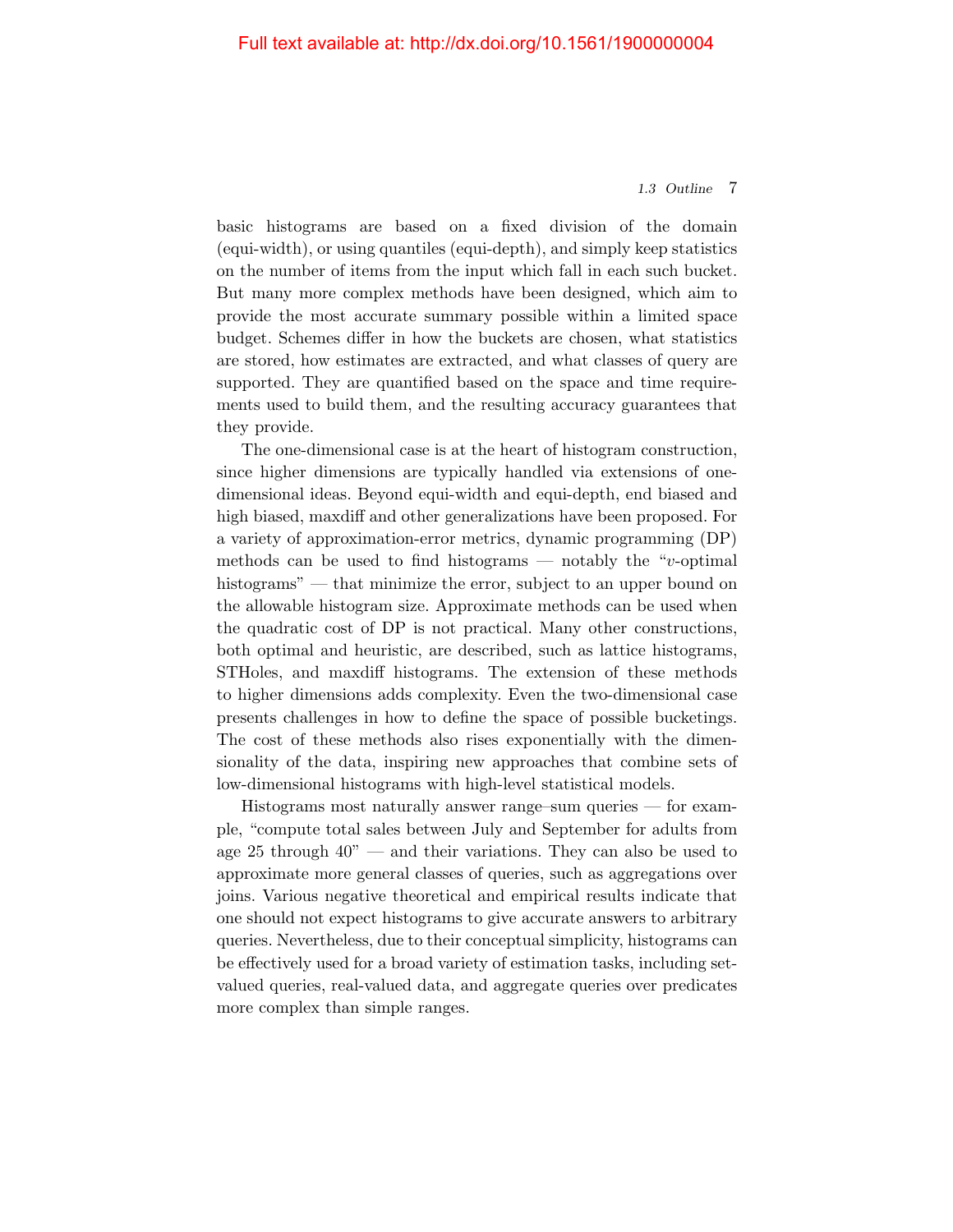# 8 Introduction

# 1.3.3 Wavelets

The wavelet synopsis is conceptually close to the histogram summary. The central difference is that, whereas histograms primarily produce buckets that are subsets of the original data-attribute domain, wavelet representations transform the data and seek to represent the most significant features in a wavelet (i.e., "frequency") domain, and can capture combinations of high and low frequency information. The most widely discussed wavelet transformation is the Haar-wavelet transform (HWT), which can, in general, be constructed in time linear in the size of the underlying data array. Picking the  $B$  largest HWT coefficients results in a synopsis that provides the optimal  $L_2$  (sum-squared) error for the reconstructed data. Extending from one-dimensional to multi-dimensional data, as with histograms, provides more definitional challenges. There are multiple plausible choices here, as well as algorithmic challenges in efficiently building the wavelet decomposition.

The core AQP task for wavelet summaries is to estimate the answer to range sums. More general SPJ (select, project, join) queries can also be directly applied on relation summaries, to generate a summary of the resulting relation. This is made possible through an appropriatelydefined AQP algebra that operates entirely in the domain of wavelet coefficients.

Recent research into wavelet representations has focused on error guarantees beyond  $L_2$ . These include  $L_1$  (sum of errors) or  $L_{\infty}$ (maximum error), as well as relative-error versions of these measures. A fundamental choice here is whether to restrict the possible coefficient values to those arising under the basic wavelet transform, or to allow other (unrestricted) coefficient values, specifically chosen to reduce the target error metric. The construction of such (restricted or unrestricted) wavelet synopses optimized for non- $L_2$  error metrics is a challenging problem.

### 1.3.4 Sketches

Sketch techniques have undergone extensive development over the past few years. They are especially appropriate for streaming data, in which large quantities of data flow by and the sketch summary must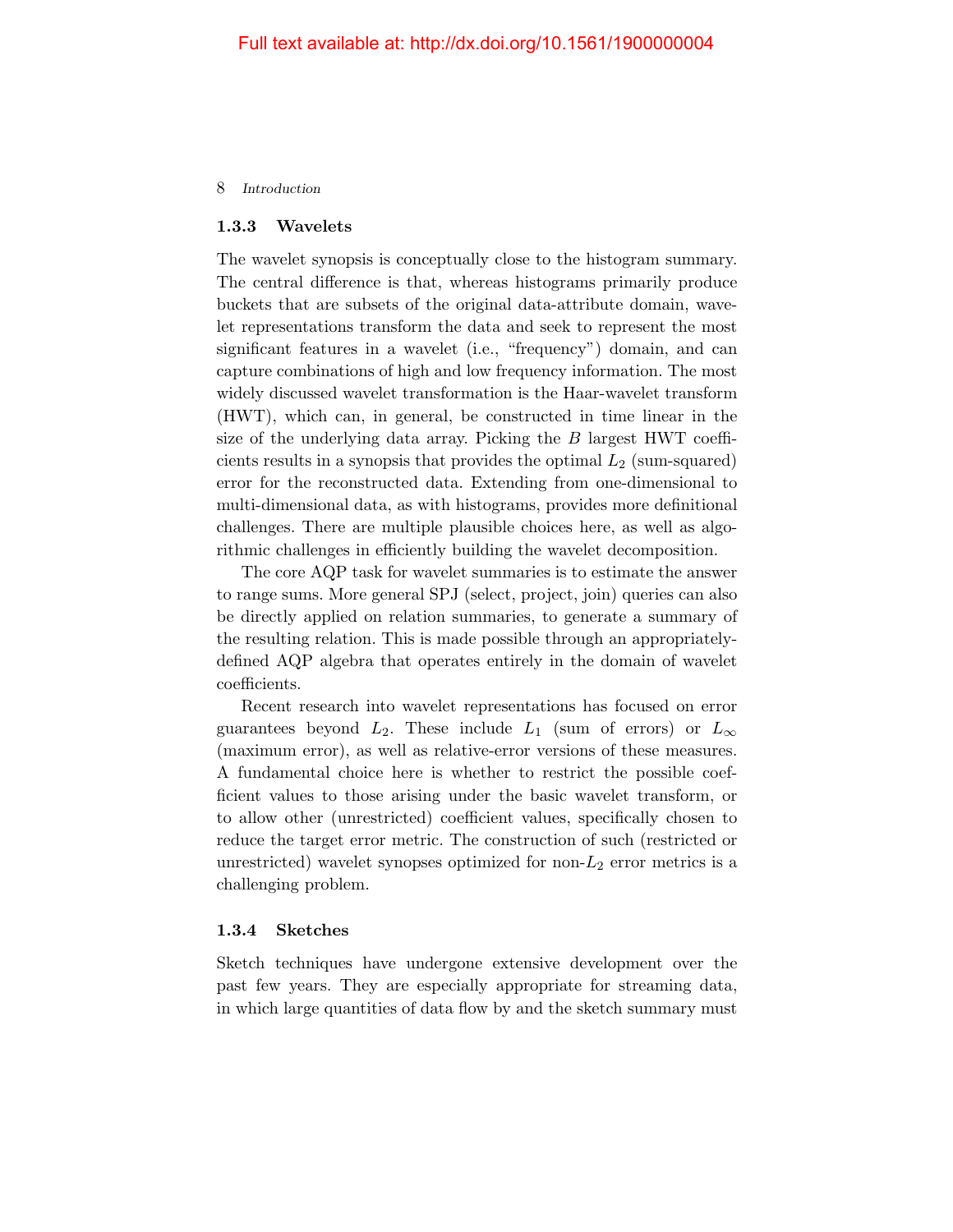#### 1.3 Outline 9

continually be updated quickly and compactly. Sketches, as presented here, are designed so that the update caused by each new piece of data is largely independent of the current state of the summary. This design choice makes them faster to process, and also easy to parallelize.

"Frequency based sketches" are concerned with summarizing the observed frequency distribution of a dataset. From these sketches, accurate estimations of individual frequencies can be extracted. This leads to algorithms for finding approximate "heavy hitters" — items that account for a large fraction of the frequency mass — and quantiles such as the median and its generalizations. The same sketches can also be used to estimate the sizes of (equi)joins between relations, self-join sizes, and range queries. Such sketch summaries can be used as primitives within more complex mining operations, and to extract wavelet and histogram representations of streaming data.

A different style of sketch construction leads to sketches for "distinct-value" queries that count the number of distinct values in a given multiset. As mentioned above, using a sample to estimate the answer to a COUNT DISTINCT query may give highly inaccurate results. In contract, sketching methods that make a pass over the entire dataset can provide guaranteed accuracy. Once built, these sketches estimate not only the cardinality of a given attribute or combination of attributes, but also the cardinality of various operations performed on them, such as set operations (union and difference), and selections based on arbitrary predicates.

In the final chapter, we compare the different synopsis methods. We also discuss the use of AQP within research systems, and discuss challenges and future directions.

In our discussion, we often use terminology and examples that arise in classical database systems, such as SQL queries over relational databases. These artifacts partially reflect the original context of the results that we survey, and provide a convenient vocabulary for the various data and access models that are relevant to AQP. We emphasize that the techniques discussed here can be applied much more generally. Indeed, one of the key motivations behind this survey is the hope that these techniques — and their extensions — will become a fundamental component of tomorrow's information management systems.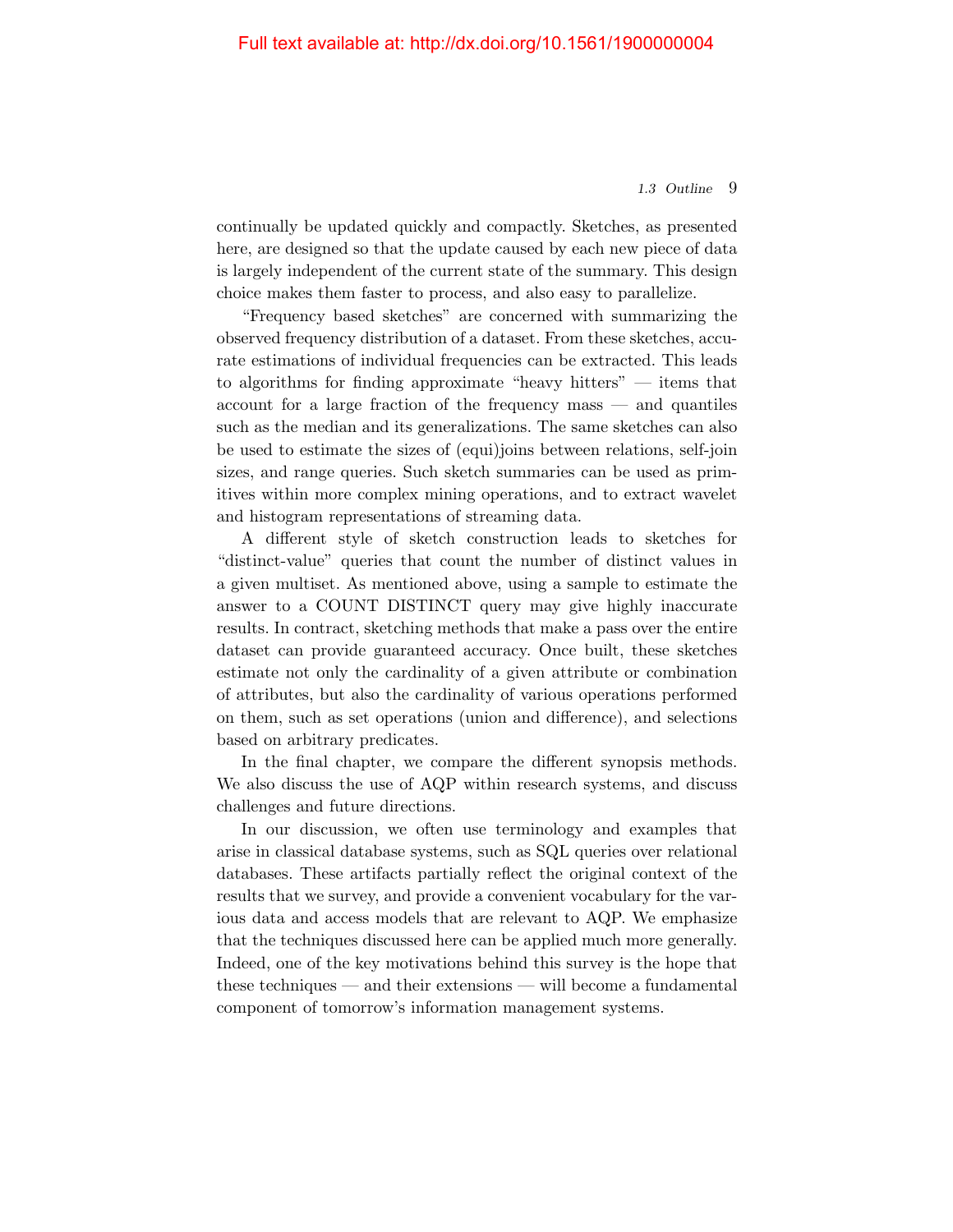- <span id="page-17-0"></span>[1] A. Abouzeid, K. Bajda-Pawlikowski, D. J. Abadi, A. Rasin, and A. Silberschatz, "HadoopDB: An architectural hybrid of MapReduce and DBMS technologies for analytical workloads," PVLDB, vol. 2, no. 1, pp. 922–933, 2009.
- [2] S. Acharya, P. B. Gibbons, and V. Poosala, "Aqua: A fast decision support system using approximate query answers," in International Conference on Very Large Data Bases, 1999.
- [3] S. Acharya, P. B. Gibbons, V. Poosala, and S. Ramaswamy, "The Aqua approximate query answering system," in ACM SIGMOD International Conference on Management of Data, 1999.
- [4] S. Acharya, P. B. Gibbons, V. Poosala, and S. Ramaswamy, "Join synopses for approximate query answering," in Proceedings of the ACM SIGMOD International Conference on Management of Data, pp. 275–286, New York, NY, USA, 1999.
- [5] C. C. Aggarwal, "On biased reservoir sampling in the presence of stream evolution," in Proceedings of the International Conference on Very Large Data Bases, pp. 607–618, 2006.
- [6] N. Alon, P. Gibbons, Y. Matias, and M. Szegedy, "Tracking join and self-join sizes in limited storage," in ACM Principles of Database Systems, 1999.
- [7] N. Alon, Y. Matias, and M. Szegedy, "The space complexity of approximating the frequency moments," in ACM Symposium on Theory of Computing, 1996.
- [8] A. Andoni, R. Krauthgamer, and K. Onak, "Streaming algorithms from precision sampling," CoRR, p. abs/1011.1263, 2010.
- [9] G. Antoshenkov, "Random sampling from pseudo-ranked B+ trees," in Proceedings of the International Conference on Very Large Data Bases, pp. 375–382, 1992.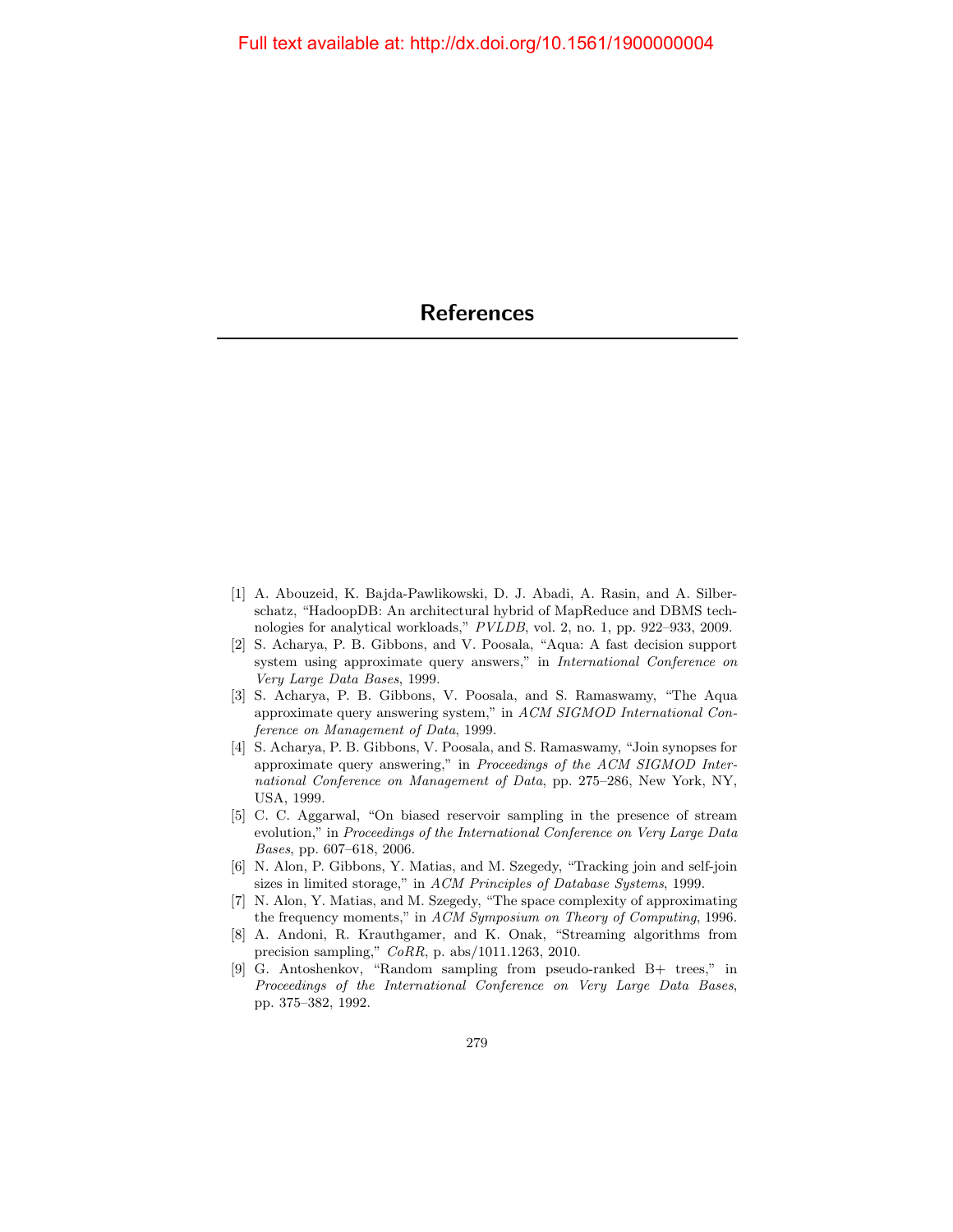- [10] P. M. Aoki, "Algorithms for index-assisted selectivity estimation," in Proceedings of the International Conference on Data Engineering, p. 258, 1999.
- [11] R. Avnur, J. M. Hellerstein, B. Lo, C. Olston, B. Raman, V. Raman, T. Roth, and K. Wylie, "CONTROL: Continuous output and navigation technology with refinement on-line," in *Proceedings of the ACM SIGMOD International* Conference on Management of Data, pp. 567–569, 1998.
- [12] B. Babcock, S. Babu, M. Datar, R. Motwani, and J. Widom, "Models and issues in data stream systems," in ACM Principles of Database Systems, 2002.
- [13] B. Babcock, S. Chaudhuri, and G. Das, "Dynamic sample selection for approximate query processing," in Proceedings of the ACM SIGMOD International Conference on Management of Data, pp. 539–550, New York, NY, USA, 2003.
- [14] B. Babcock, M. Datar, and R. Motwani, "Sampling from a moving window over streaming data," in SODA, pp. 633–634, 2002.
- <span id="page-18-0"></span>[15] W. Baek and T. Chilimbi, "Green: A framework for supporting energyconscious programming using controlled approximation," in Proceedings of PLDI, pp. 198–209, 2010.
- [16] L. Baltrunas, A. Mazeika, and M. H. Böhlen, "Multi-dimensional histograms with tight bounds for the error," in *Proceedings of IDEAS*, pp. 105–112, 2006.
- [17] Z. Bar-Yossef, T. Jayram, R. Kumar, D. Sivakumar, and L. Trevisian, "Counting distinct elements in a data stream," in Proceedings of RANDOM 2002, 2002.
- [18] R. Bellman, "On the approximation of curves by line segments using dynamic programming," Communications of ACM, vol. 4, no. 6, p. 284, 1961.
- [19] K. S. Beyer, P. J. Haas, B. Reinwald, Y. Sismanis, and R. Gemulla, "On synopses for distinct-value estimation under multiset operations," in ACM SIGMOD International Conference on Management of Data, 2007.
- [20] S. Bhattacharrya, A. Madeira, S. Muthukrishnan, and T. Ye, "How to scalably skip past streams," in Scalable Stream Processing Systems (SSPS) Workshop with ICDE 2007, 2007.
- [21] L. Bhuvanagiri, S. Ganguly, D. Kesh, and C. Saha, "Simpler algorithm for estimating frequency moments of data streams," in ACM-SIAM Symposium on Discrete Algorithms, 2006.
- [22] P. Billingsley, *Probability and Measure*. Wiley, third ed., 1999.
- [23] B. Blohsfeld, D. Korus, and B. Seeger, "A comparison of selectivity estimators for range queries on metric attributes," in Proceedings of the ACM SIGMOD International Conference on Management of Data, pp. 239–250, 1999.
- [24] B. Bloom, "Space/time trade-offs in hash coding with allowable errors," Communications of the ACM, vol. 13, no. 7, pp. 422–426, July 1970.
- [25] A. Broder, M. Charikar, A. Frieze, and M. Mitzenmacher, "Min-wise independent permutations," in ACM Symposium on Theory of Computing, 1998.
- [26] A. Z. Broder and M. Mitzenmacher, "Network applications of bloom filters: A survey," Internet Mathematics, vol. 1, no. 4, 2003.
- [27] P. G. Brown and P. J. Haas, "Techniques for warehousing of sample data," in Proceedings of the International Conference on Data Engineering, p. 6, Washington, DC, USA, 2006.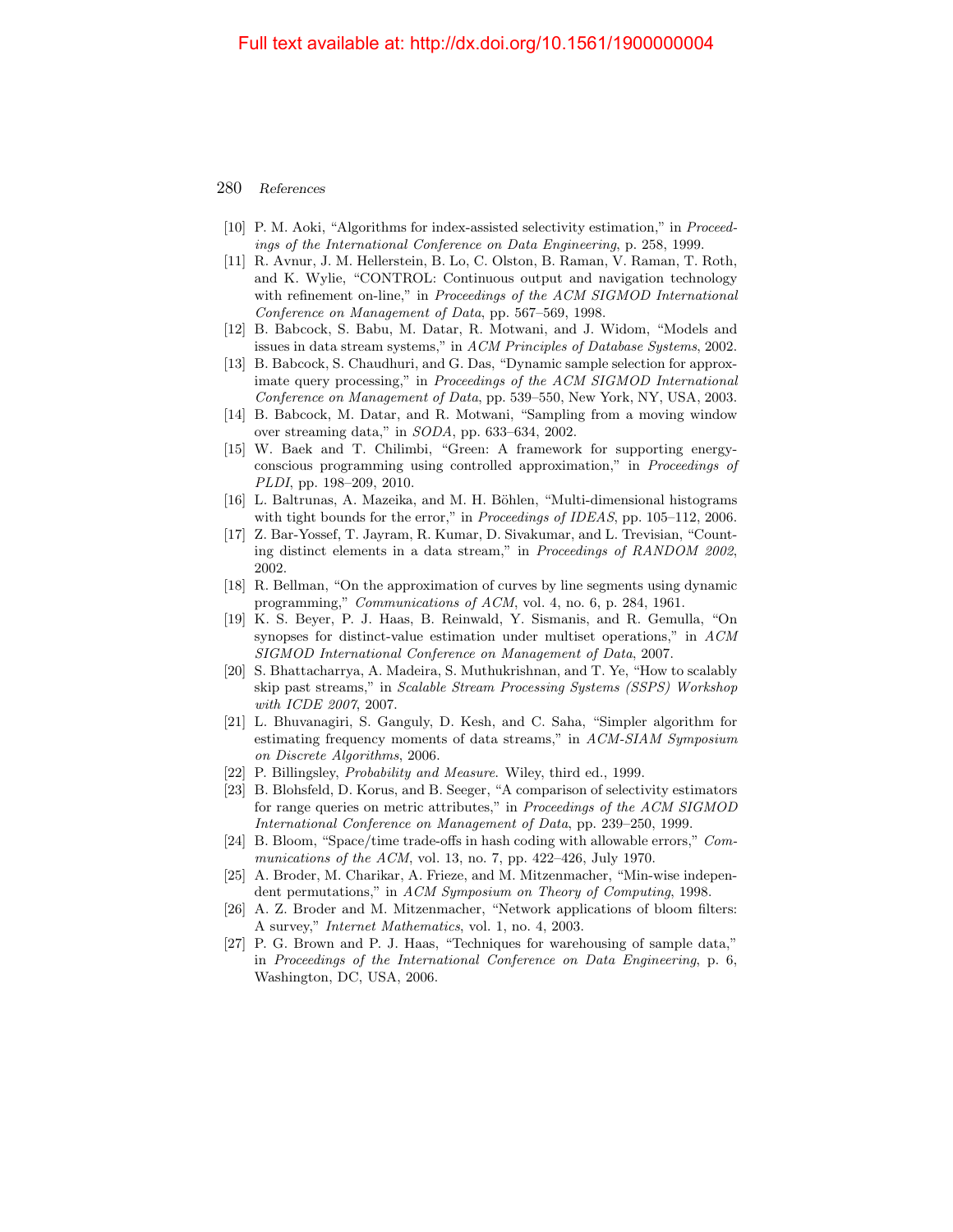- [28] B. Bru, "The estimates of Laplace. an example: Research concerning the population of a large empire,  $1785-1812$ ," in *Journal de la Société de statistique* de Paris, vol. 129, pp. 6–45, 1988.
- [29] N. Bruno and S. Chaudhuri, "Exploiting statistics on query expressions for optimization," in Proceedings of the ACM SIGMOD International Conference on Management of Data, pp. 263–274, 2002.
- [30] N. Bruno, S. Chaudhuri, and L. Gravano, "STHoles: A multidimensional workload-aware histogram," in Proceedings of the ACM SIGMOD International Conference on Management of Data, pp. 211–222, 2001.
- [31] T. Bu, J. Cao, A. Chen, and P. P. C. Lee, "A fast and compact method for unveiling significant patterns in high speed networks," in IEEE INFOCOMM, 2007.
- [32] F. Buccafurri, F. Furfaro, G. Lax, and D. Saccà, "Binary-tree histograms with tree indices," in Proceedings of Database and Expert Systems Applications, pp. 861–870, 2002.
- [33] F. Buccafurri, F. Furfaro, and D. Saccà, "Estimating range queries using aggregate data with integrity constraints: A probabilistic approach," in Proceedings of the International Conference on Database Theory, pp. 390–404, 2001.
- [34] F. Buccafurri, F. Furfaro, D. Saccà, and C. Sirangelo, "A quad-tree based multiresolution approach for two-dimensional summary data," in *Proceedings* of the International Conference on Scientific and Statistical Database Management, pp. 127–137, 2003.
- [35] F. Buccafurri and G. Lax, "Fast range query estimation by n-level tree histograms," Data Knowledge in Engineering, vol. 51, no. 2, pp. 257–275, 2004.
- [36] F. Buccafurri and G. Lax, "Reducing data stream sliding windows by cyclic tree-like histograms," in PKDD, pp. 75–86, 2004.
- [37] F. Buccafurri, G. Lax, D. Saccà, L. Pontieri, and D. Rosaci, "Enhancing histograms by tree-like bucket indices," VLDB Journal, vol. 17, no. 5, pp. 1041–1061, 2008.
- [38] C. Buragohain, N. Shrivastava, and S. Suri, "Space efficient streaming algorithms for the maximum error histogram," in Proceedings of the International Conference on Data Engineering, pp. 1026–1035, 2007.
- [39] J. L. Carter and M. N. Wegman, "Universal classes of hash functions," Journal of Computer and System Sciences, vol. 18, no. 2, pp. 143–154, 1979.
- [40] A. Chakrabarti, G. Cormode, and A. McGregor, "A near-optimal algorithm for computing the entropy of a stream," in ACM-SIAM Symposium on Discrete Algorithms, 2007.
- [41] K. Chakrabarti, M. Garofalakis, R. Rastogi, and K. Shim, "Approximate query processing using wavelets," in Proceedings of the International Conference on Very Large Data Bases, pp. 111–122, Cairo, Egypt, September 2000.
- [42] K. Chakrabarti, M. N. Garofalakis, R. Rastogi, and K. Shim, "Approximate query processing using wavelets," The VLDB Journal, vol. 10, no. 2–3, pp. 199–223, September 2001. (Best of VLDB'2000 Special Issue).
- [43] D. Chamberlin, A Complete Guide to DB2 Universal Database. Morgan Kaufmann, 1998.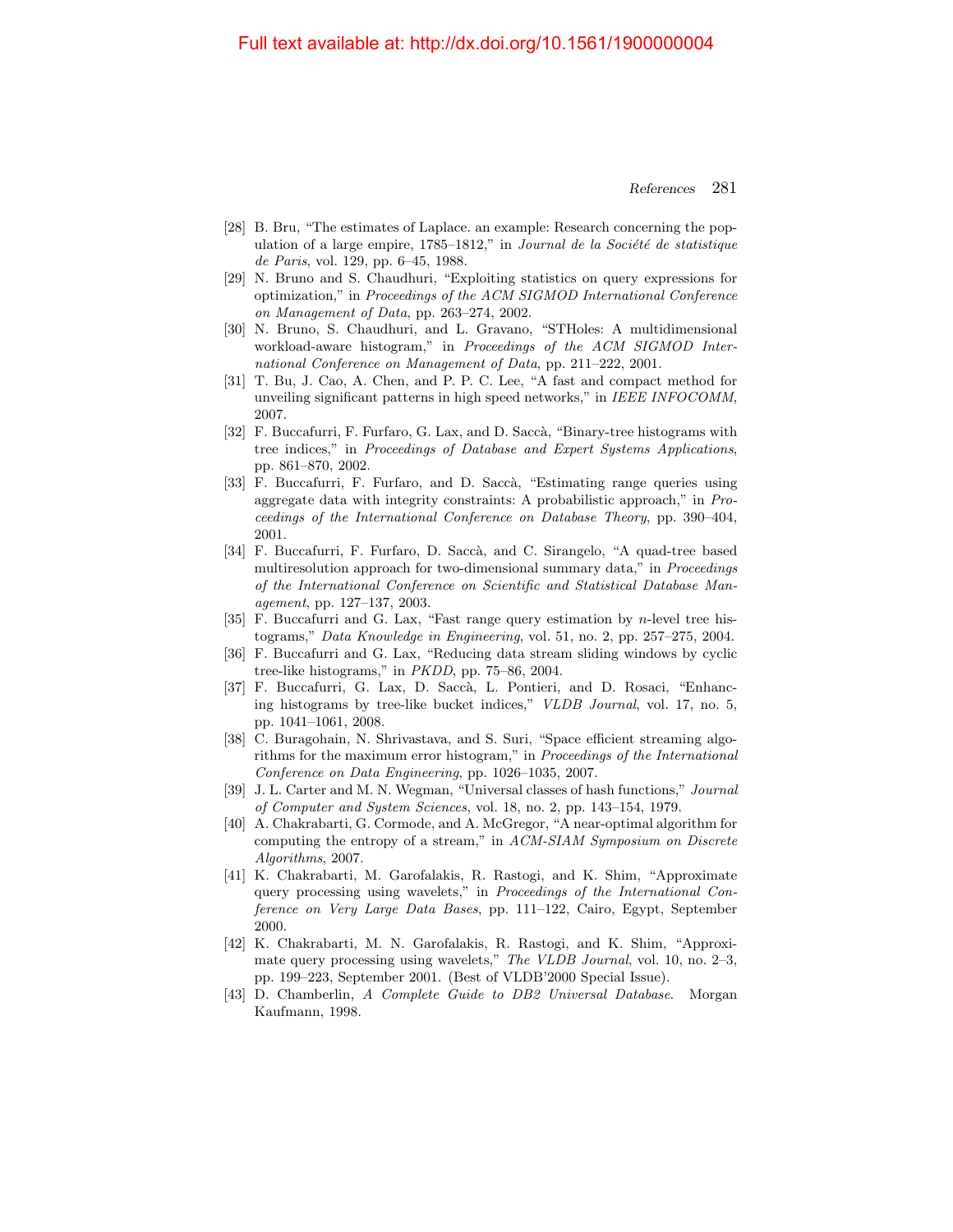- [44] M. Charikar, S. Chaudhuri, R. Motwani, and V. R. Narasayya, "Towards estimation error guarantees for distinct values," in Proceedings of ACM SIGMOD-SIGACT-SIGART Symposium on Principles of Database Systems, pp. 268–279, 2000.
- [45] M. Charikar, K. Chen, and M. Farach-Colton, "Finding frequent items in data streams," in International Colloquium on Automata, Languages and Programming, 2002.
- [46] M. Charikar, K. Chen, and M. Farach-Colton, "Finding frequent items in data streams," Theoretical Computer Science, vol. 312, no. 1, pp. 3–15, 2004.
- [47] S. Chaudhuri, G. Das, and V. R. Narasayya, "A robust, optimization-based approach for approximate answering of aggregate queries," in Proceedings of the ACM SIGMOD International Conference on Management of Data, pp. 295–306, 2001.
- [48] S. Chaudhuri, G. Das, and V. R. Narasayya, "Optimized stratified sampling for approximate query processing," ACM Transactions on Database Systems, vol. 32, no. 2, p. 9, 2007.
- [49] S. Chaudhuri, G. Das, and U. Srivastava, "Effective use of block-level sampling in statistics estimation," in Proceedings of the ACM SIGMOD International Conference on Management of Data, pp. 287–298, 2004.
- [50] S. Chaudhuri, R. Motwani, and V. Narasayya, "On random sampling over joins," SIGMOD Record, vol. 28, no. 2, pp. 263–274, 1999.
- [51] S. Chaudhuri, R. Motwani, and V. R. Narasayya, "Random sampling for histogram construction: How much is enough?," in *Proceedings of the ACM* SIGMOD International Conference on Management of Data, pp. 436–447, 1998.
- [52] K. K. Chen, "Influence query optimization with optimization profiles and statistical views in DB2 9: Optimal query performance in DB2 9 for Linux, UNIX, and Windows," Available at [www.ibm.com/developerworks/db2/library/](www.ibm.com/developerworks/db2/library/techarticle/dm-0612chen) [techarticle/dm-0612chen](www.ibm.com/developerworks/db2/library/techarticle/dm-0612chen), 2006.
- [53] W. Cheney and W. Light, A Course in Approximation Theory. Brooks/Cole, Pacific Grove, CA, 2000.
- [54] E. Cohen, G. Cormode, and N. G. Duffield, "Structure-aware sampling on data streams," in SIGMETRICS, pp. 197–208, 2011.
- [55] E. Cohen, N. Grossaug, and H. Kaplan, "Processing top-k queries from samples," in *Proceedings of CoNext*, p. 7, 2006.
- [56] E. Cohen and H. Kaplan, "Summarizing data using bottom-k sketches," in ACM Conference on Principles of Distributed Computing (PODC), 2007.
- [57] S. Cohen and Y. Matias, "Spectral bloom filters," in ACM SIGMOD International Conference on Management of Data, 2003.
- [58] T. Condie, N. Conway, P. Alvaro, J. Hellerstein, K. Elmeleegy, and R. Sears, "MapReduce online," in NSDI, 2010.
- [59] J. Considine, M. Hadjieleftheriou, F. Li, J. W. Byers, and G. Kollios, "Robust approximate aggregation in sensor data management systems," ACM Transactions on Database Systems, vol. 34, no. 1, April 2009.
- [60] J. Considine, F. Li, G. Kollios, and J. Byers, "Approximate aggregation techniques for sensor databases," in IEEE International Conference on Data Engineering, 2004.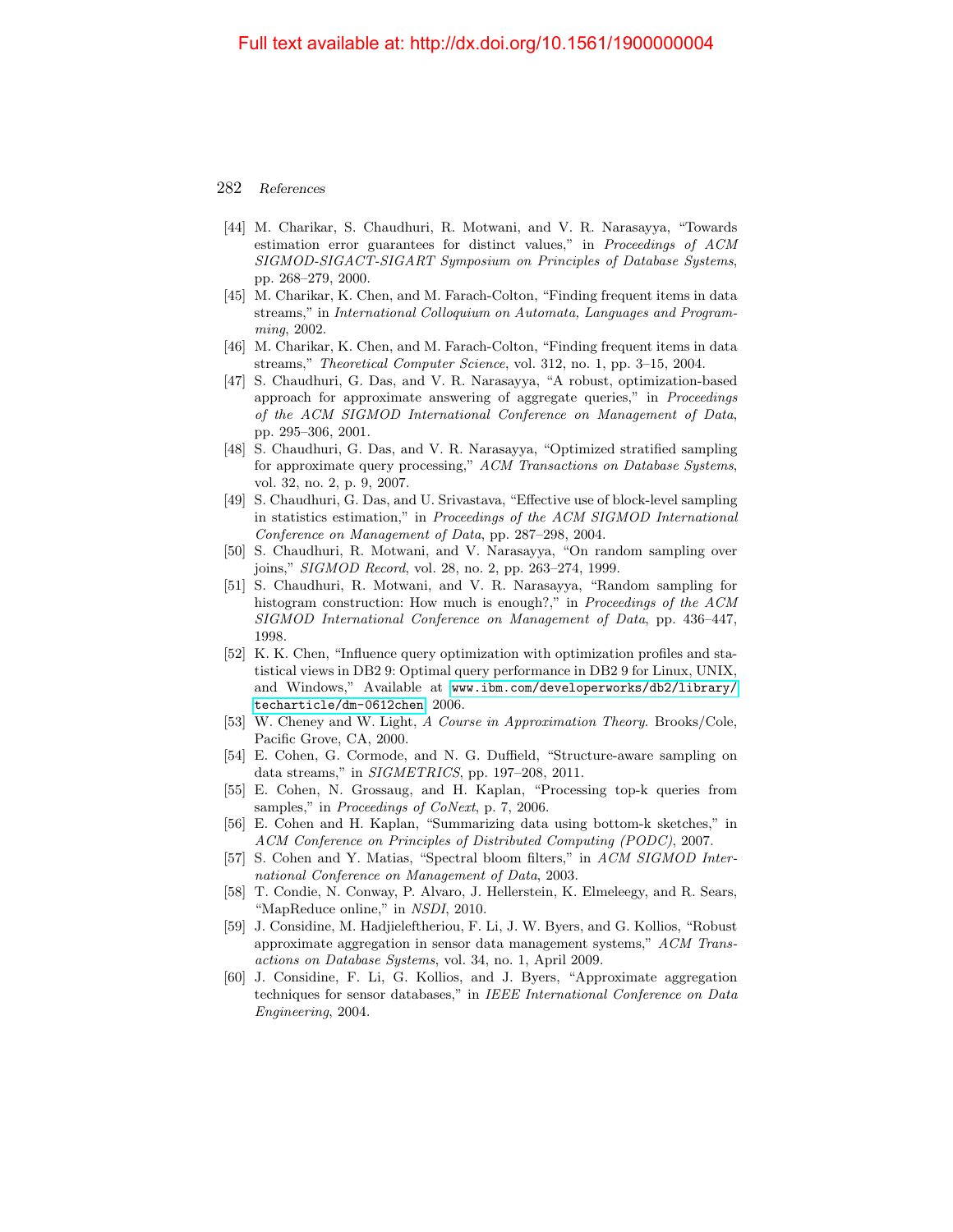- [61] G. Cormode, M. Datar, P. Indyk, and S. Muthukrishnan, "Comparing data streams using Hamming norms," in International Conference on Very Large Data Bases, 2002.
- [62] G. Cormode, A. Deligiannakis, M. N. Garofalakis, and A. McGregor, "Probabilistic histograms for probabilistic data," PVLDB, vol. 2, no. 1, pp. 526–537, 2009.
- [63] G. Cormode and M. Garofalakis, "Sketching streams through the net: Distributed approximate query tracking," in International Conference on Very Large Data Bases, 2005.
- [64] G. Cormode, M. Garofalakis, and D. Sacharidis, "Fast approximate wavelet tracking on streams," in Proceedings of the International Conference on Extending Database Technology, Munich, Germany, March 2006.
- [65] G. Cormode and M. Hadjieleftheriou, "Finding frequent items in data streams," in International Conference on Very Large Data Bases, 2008.
- [66] G. Cormode, P. Indyk, N. Koudas, and S. Muthukrishnan, "Fast mining of tabular data via approximate distance computations," in IEEE International Conference on Data Engineering, 2002.
- [67] G. Cormode, F. Korn, S. Muthukrishnan, T. Johnson, O. Spatscheck, and D. Srivastava, "Holistic UDAFs at streaming speeds," in ACM SIGMOD International Conference on Management of Data, pp. 35–46, 2004.
- [68] G. Cormode, F. Korn, S. M. Muthukrishnan, and D. Srivastava, "Space- and time-efficient deterministic algorithms for biased quantiles over data streams," in Proceedings of ACM Principles of Database Systems, pp. 263–272, 2006.
- [69] G. Cormode and S. Muthukrishnan, "What's new: Finding significant differences in network data streams," in Proceedings of IEEE Infocom, 2004.
- [70] G. Cormode and S. Muthukrishnan, "An improved data stream summary: The count-min sketch and its applications," Journal of Algorithms, vol. 55, no. 1, pp. 58–75, 2005.
- [71] G. Cormode and S. Muthukrishnan, "Summarizing and mining skewed data streams," in SIAM Conference on Data Mining, 2005.
- [72] G. Cormode, S. Muthukrishnan, and I. Rozenbaum, "Summarizing and mining inverse distributions on data streams via dynamic inverse sampling," in International Conference on Very Large Data Bases, 2005.
- [73] G. Cormode, S. Muthukrishnan, K. Yi, and Q. Zhang, "Optimal sampling from distributed streams," in Proceedings of ACM Principles of Database Systems, pp. 77–86, 2010.
- [74] C. Cranor, T. Johnson, O. Spatscheck, and V. Shkapenyuk, "Gigascope: A stream database for network applications," in ACM SIGMOD International Conference on Management of Data, 2003.
- [75] N. N. Dalvi, C. Ré, and D. Suciu, "Probabilistic databases: Diamonds in the dirt," Communications of the ACM, vol. 52, no. 7, pp. 86–94, 2009.
- [76] A. Das, J. Gehrke, and M. Riedewald, "Approximation techniques for spatial data," in ACM SIGMOD International Conference on Management of Data, 2004.
- [77] M. Datar, A. Gionis, P. Indyk, and R. Motwani, "Maintaining stream statistics over sliding windows," in ACM-SIAM Symposium on Discrete Algorithms, 2002.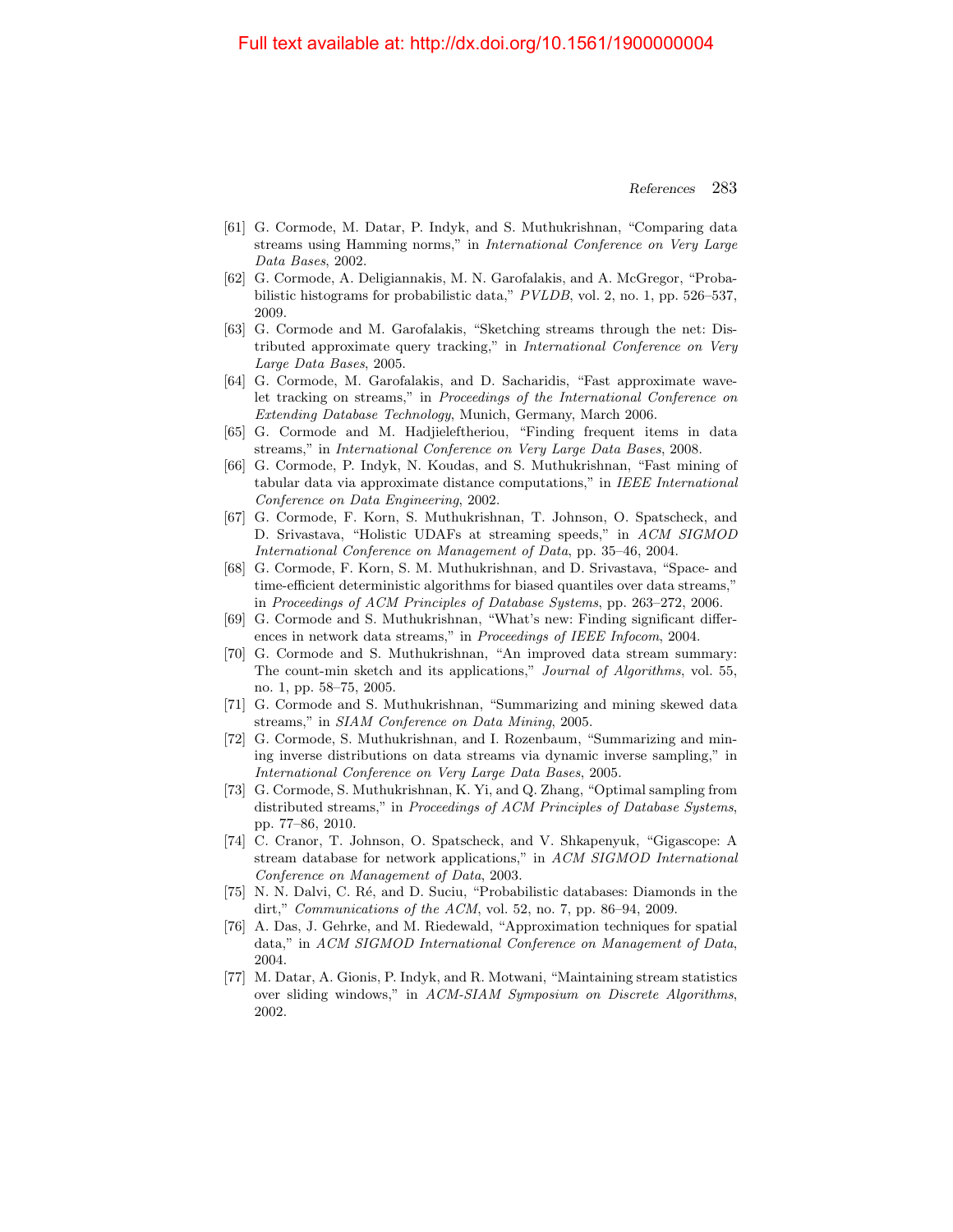- [78] I. Daubechies, Ten Lectures on Wavelets. Philadelphia, PA: Society for Industrial and Applied Mathematics (SIAM), 1992.
- [79] A. Deligiannakis, M. Garofalakis, and N. Roussopoulos, "An approximation scheme for probabilistic wavelet synopses," in Proceedings of the International Conference on Scientific and Statistical Database Management, Santa Barbara, California, June 2005.
- [80] A. Deligiannakis, M. Garofalakis, and N. Roussopoulos, "Extended wavelets for multiple measures," ACM Transactions on Database Systems, vol. 32, no. 2, June 2007.
- [81] A. Deligiannakis and N. Roussopoulos, "Extended wavelets for multiple measures," in Proceedings of the ACM SIGMOD International Conference on Management of Data, San Diego, California, June 2003.
- [82] F. Deng and D. Rafiei, "New estimation algorithms for streaming data: Countmin can do more," <http://www.cs.ualberta.ca/~fandeng/paper/cmm.pdf>, 2007.
- [83] A. Deshpande, M. N. Garofalakis, and R. Rastogi, "Independence is good: Dependency-based histogram synopses for high-dimensional data," in Proceedings of the ACM SIGMOD International Conference on Management of Data, pp. 199–210, 2001.
- [84] R. A. DeVore, "Nonlinear approximation," Acta Numerica, vol. 7, pp. 51–150, 1998.
- [85] L. Devroye and G. Lugosi, Combinatorial Methods in Density Estimation. Springer, 2001.
- [86] A. Dobra, "Histograms revisited: When are histograms the best approximation method for aggregates over joins?," in Proceedings of ACM Principles of Database Systems, pp. 228–237, 2005.
- [87] A. Dobra, M. Garofalakis, J. E. Gehrke, and R. Rastogi, "Processing complex aggregate queries over data streams," in ACM SIGMOD International Conference on Management of Data, 2002.
- [88] A. Dobra and F. Rusu, "Statistical analysis of sketch estimators," ACM Transactions on Database Systems, vol. 33, no. 3, 2008.
- [89] D. Donjerkovic, Y. E. Ioannidis, and R. Ramakrishnan, "Dynamic histograms: Capturing evolving data sets," in Proceedings of the International Conference on Data Engineering, p. 86, 2000.
- [90] D. Donjerkovic and R. Ramakrishnan, "Probabilistic optimization of top N queries," in Proceedings of the International Conference on Very Large Data Bases, pp. 411–422, 1999.
- [91] N. Duffield, C. Lund, and M. Thorup, "Estimating flow distributions from sampled flow statistics," in ACM SIGCOMM, 2003.
- [92] M. Durand and P. Flajolet, "Loglog counting of large cardinalities," in European Symposium on Algorithms (ESA), 2003.
- [93] C. Estan and G. Varghese, "New directions in traffic measurement and accounting," in ACM SIGCOMM, 2002.
- [94] C. T. Fan, M. E. Muller, and I. Rezucha, "Development of sampling plans by using sequential (item by item) selection techniques and digital computers," Journal of the American Statistical Association, pp. 387–402, 1962.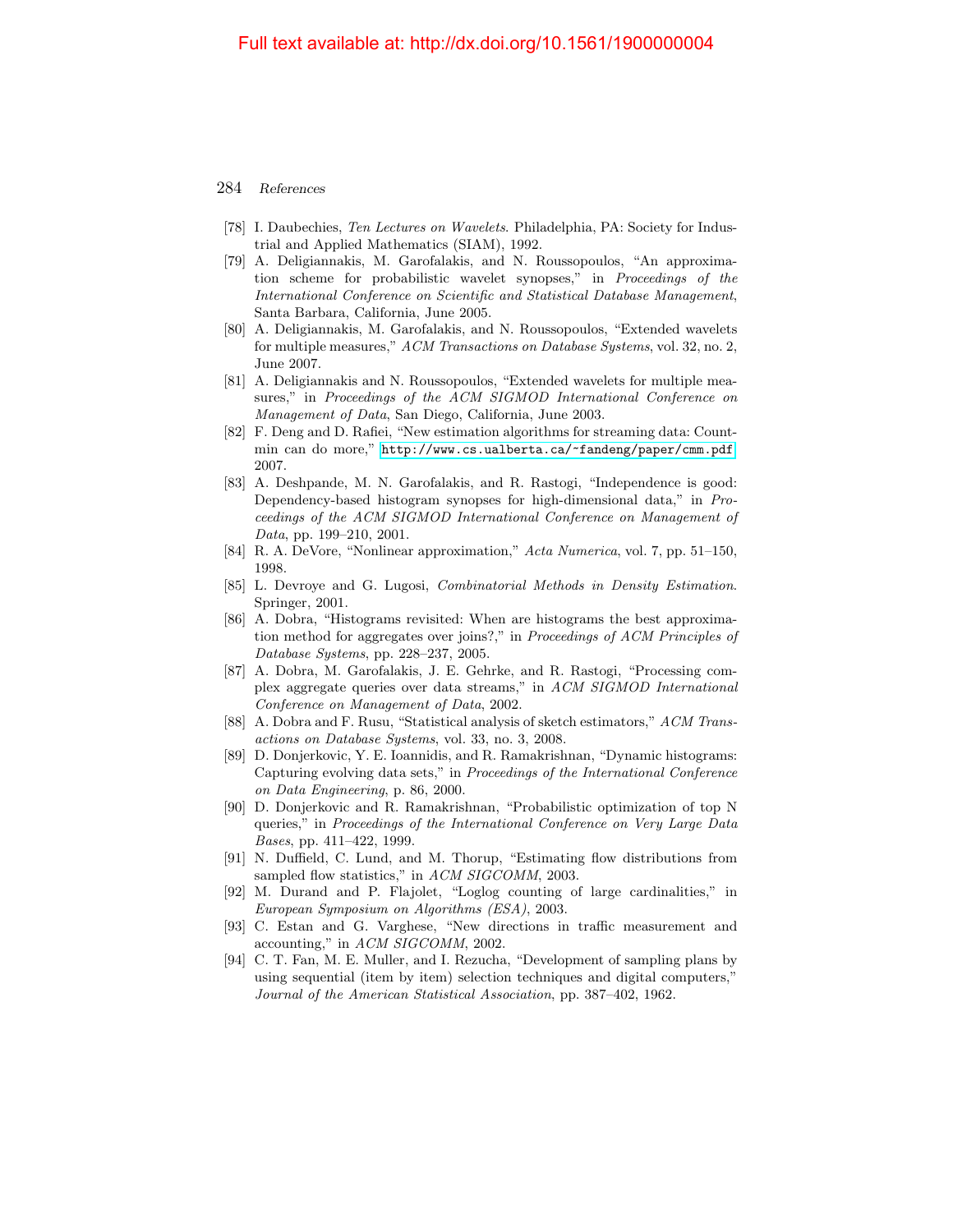- [95] G. Fishman, Monte Carlo: Concepts, Algorithms and Applications. Springer, 1996.
- [96] P. Flajolet, "On adaptive sampling," Computing, vol. 43, no. 4, 1990.
- [97] P. Flajolet and G. N. Martin, "Probabilistic counting algorithms for database applications," Journal of Computer and System Sciences, vol. 31, pp. 182–209, 1985.
- [98] G. Frahling, P. Indyk, and C. Sohler, "Sampling in dynamic data streams and applications," in Symposium on Computational Geometry, June 2005.
- [99] D. Fuchs, Z. He, and B. S. Lee, "Compressed histograms with arbitrary bucket layouts for selectivity estimation," Information on Science, vol. 177, no. 3, pp. 680–702, 2007.
- [100] S. Ganguly, "Counting distinct items over update streams," Theoretical Computer Science, vol. 378, no. 3, pp. 211–222, 2007.
- [101] S. Ganguly, M. Garofalakis, and R. Rastogi, "Processing set expressions over continuous update streams," in ACM SIGMOD International Conference on Management of Data, 2003.
- [102] S. Ganguly, M. Garofalakis, and R. Rastogi, "Processing data-stream join aggregates using skimmed sketches," in International Conference on Extending Database Technology, 2004.
- [103] S. Ganguly, P. B. Gibbons, Y. Matias, and A. Silberschatz, "Bifocal sampling for skew-resistant join size estimation," SIGMOD Record, vol. 25, no. 2, pp. 271–281, 1996.
- [104] S. Ganguly and A. Majumder, "CR-precis: A deterministic summary structure for update data streams," in ESCAPE, 2007.
- [105] M. Garofalakis, J. Gehrke, and R. Rastogi, "Querying and mining data streams: You only get one look," in ACM SIGMOD International Conference on Management of Data, 2002.
- [106] M. Garofalakis, J. Gehrke, and R. Rastogi, eds., Data Stream Management: Processing High-Speed Data Streams. Springer, 2011.
- [107] M. Garofalakis and P. B. Gibbons, "Approximate query processing: Taming the terabytes," Tutorial in International Conference on Very Large Data Bases, Roma, Italy, September 2001.
- [108] M. Garofalakis and P. B. Gibbons, "Wavelet synopses with error guarantees," in Proceedings of the ACM SIGMOD International Conference on Management of Data, pp. 476–487, Madison, Wisconsin, June 2002.
- [109] M. Garofalakis and P. B. Gibbons, "Probabilistic wavelet synopses," ACM Transactions on Database Systems, vol. 29, no. 1, March 2004. (SIGMOD/ PODS'2002 Special Issue).
- [110] M. Garofalakis and A. Kumar, "Deterministic wavelet thresholding for maximum-error metrics," in Proceedings of the ACM SIGACT-SIGMOD-SIGART Symposium on Principles of Database Systems, Paris, France, June 2004.
- [111] M. Garofalakis and A. Kumar, "Wavelet synopses for general error metrics," ACM Transactions on Database Systems, vol. 30, no. 4, December 2005. (SIGMOD/PODS'2004 Special Issue).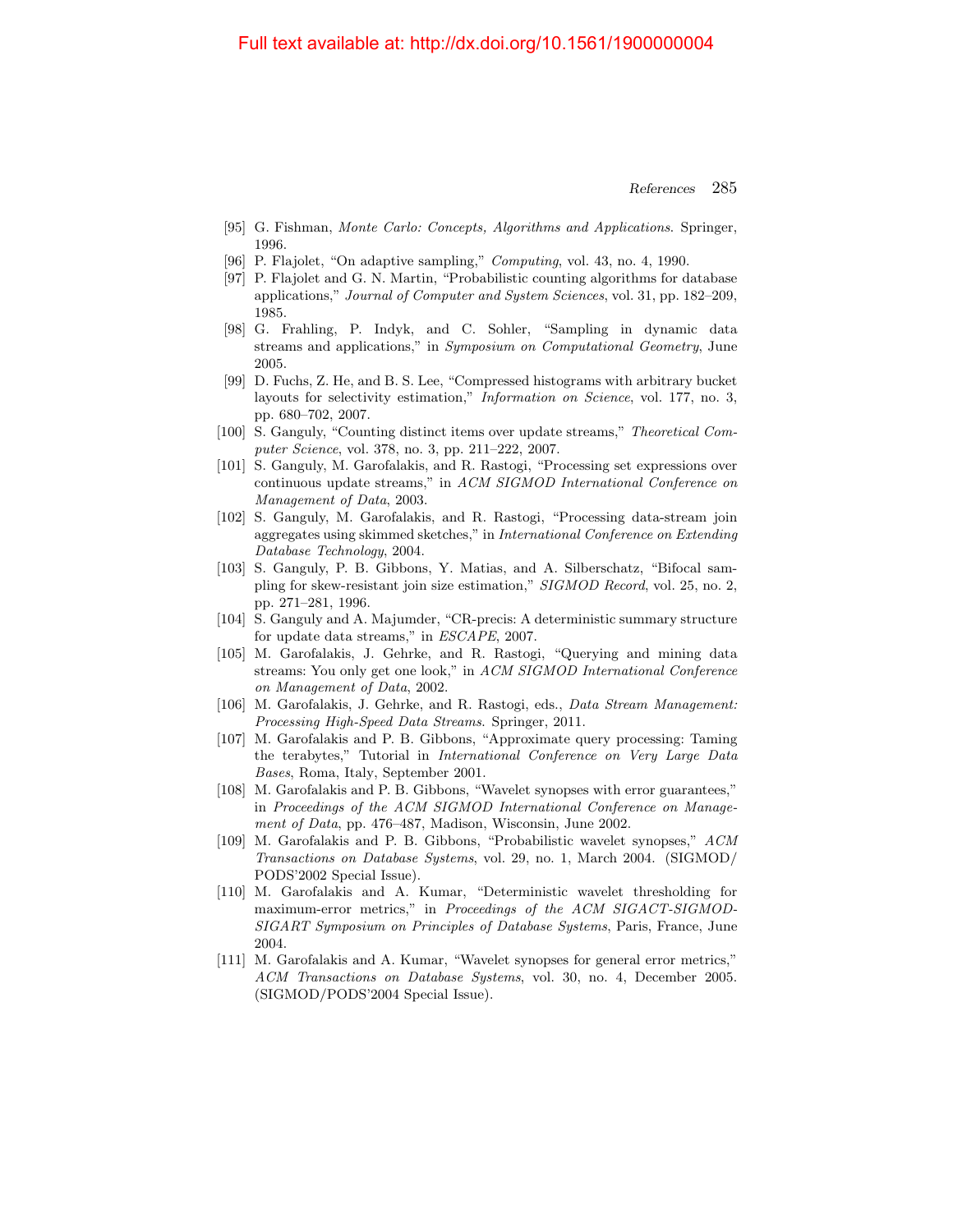- [112] R. Gemulla, "Sampling algorithms for evolving datasets," PhD Thesis, Technische Universität Dresden, Available at [http://nbn-resolving.de/urn:](http://nbn-resolving.de/urn:nbn:de:bsz:14-ds-1224861856184-11644) [nbn:de:bsz:14-ds-1224861856184-11644](http://nbn-resolving.de/urn:nbn:de:bsz:14-ds-1224861856184-11644), 2009.
- [113] R. Gemulla and W. Lehner, "Deferred maintenance of disk-based random samples," in Proceedings of International Conference on Extending Database Technology, Lecture Notes in Computer Science, pp. 423–441, 2006.
- [114] R. Gemulla and W. Lehner, "Sampling time-based sliding windows in bounded space," in *SIGMOD Conference*, pp. 379–392, 2008.
- [115] R. Gemulla, W. Lehner, and P. J. Haas, "A dip in the reservoir: Maintaining sample synopses of evolving datasets," in *Proceedings of the International* Conference on Very Large Data Bases, pp. 595–606, 2006.
- [116] R. Gemulla, W. Lehner, and P. J. Haas, "Maintaining Bernoulli samples over evolving multisets," in Proceedings of ACM Principles of Database Systems, pp. 93–102, 2007.
- [117] R. Gemulla, W. Lehner, and P. J. Haas, "Maintaining bounded-size sample synopses of evolving datasets," VLDB Journal, vol. 17, no. 2, pp. 173–202, 2008.
- [118] J. E. Gentle, Random Number Generation and Monte Carlo Methods. Springer, second ed., 2003.
- [119] L. Getoor, B. Taskar, and D. Koller, "Selectivity estimation using probabilistic models," in Proceedings of the ACM SIGMOD International Conference on Management of Data, pp. 461–472, 2001.
- [120] C. Giannella and B. Sayrafi, "An information theoretic histogram for single dimensional selectivity estimation," in Proceedings of ACM Conference on Applications on Computing, pp. 676–677, 2005.
- [121] P. Gibbons, "Distinct sampling for highly-accurate answers to distinct values queries and event reports," in International Conference on Very Large Data Bases, 2001.
- [122] P. Gibbons and S. Tirthapura, "Estimating simple functions on the union of data streams," in ACM Symposium on Parallel Algorithms and Architectures (SPAA), 2001.
- [123] P. Gibbons and S. Tirthapura, "Distributed streams algorithms for sliding windows," in ACM Symposium on Parallel Algorithms and Architectures (SPAA), 2002.
- [124] P. B. Gibbons and Y. Matias, "New sampling-based summary statistics for improving approximate query answers," in Proceedings of the ACM SIGMOD International Conference on Management of Data, pp. 331–342, New York, NY, USA, 1998.
- [125] P. B. Gibbons, Y. Matias, and V. Poosala, "Aqua project white paper," Technical report, Bell Laboratories, Murray Hill, NJ, 1997.
- [126] P. B. Gibbons, Y. Matias, and V. Poosala, "Fast incremental maintenance of approximate histograms," ACM Transactions on Database Systems, vol. 27, no. 3, pp. 261–298, 2002.
- [127] A. Gilbert, S. Guha, P. Indyk, Y. Kotidis, S. Muthukrishnan, and M. Strauss, "Fast, small-space algorithms for approximate histogram maintenance," in ACM Symposium on Theory of Computing, 2002.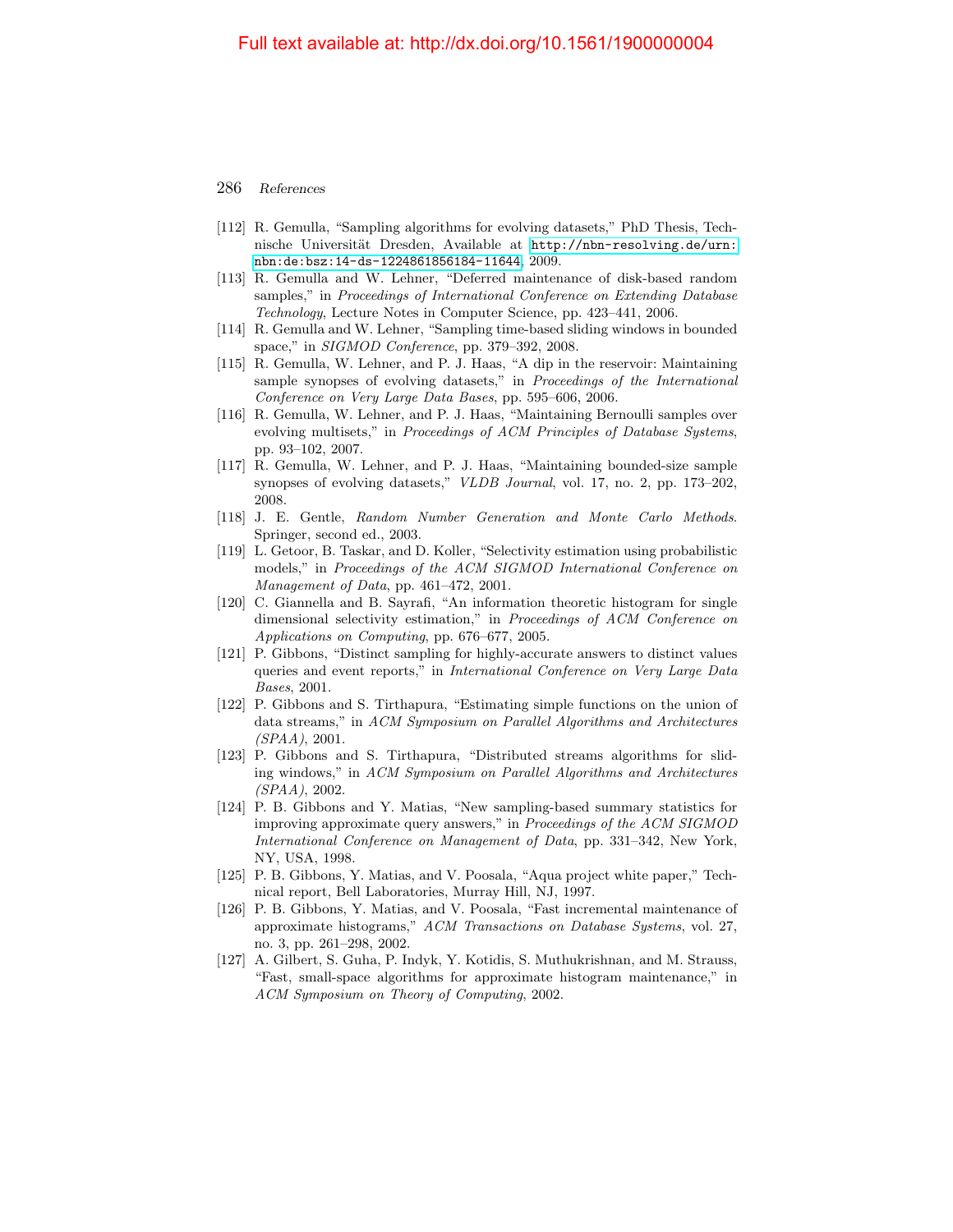- [128] A. Gilbert, Y. Kotidis, S. Muthukrishnan, and M. Strauss, "Surfing wavelets on streams: One-pass summaries for approximate aggregate queries," in International Conference on Very Large Data Bases, 2001.
- [129] A. C. Gilbert, Y. Kotidis, S. Muthukrishnan, and M. Strauss, "How to summarize the universe: Dynamic maintenance of quantiles," in International Conference on Very Large Data Bases, 2002.
- [130] A. C. Gilbert, Y. Kotidis, S. Muthukrishnan, and M. J. Strauss, "One-pass wavelet decomposition of data streams," IEEE Transactions on Knowledge and Data Engineering, vol. 15, no. 3, pp. 541–554, May 2003.
- [131] M. Greenwald and S. Khanna, "Space-efficient online computation of quantile summaries," in ACM SIGMOD International Conference on Management of Data, 2001.
- [132] S. Guha, "A note on wavelet optimization," (Manuscript available from: [http:](http://www.cis.upenn.edu/~sudipto/note.html) [//www.cis.upenn.edu/~sudipto/note.html](http://www.cis.upenn.edu/~sudipto/note.html).), September 2004.
- [133] S. Guha, "On the space-time of optimal, approximate and streaming algorithms for synopsis construction problems," VLDB Journal, vol. 17, no. 6, pp. 1509–1535, 2008.
- [134] S. Guha and B. Harb, "Wavelet synopsis for data streams: Minimizing non-euclidean error," in Proceedings of the ACM SIGKDD International Conference on Knowledge Discovery and Data Mining, Chicago, Illinois, August 2005.
- [135] S. Guha and B. Harb, "Approximation algorithms for wavelet transform coding of data streams," in Proceedings of the Annual ACM-SIAM Symposium on Discrete Algorithms, Miami, Florida, January 2006.
- [136] S. Guha, P. Indyk, S. Muthukrishnan, and M. J. Strauss, "Histogramming data streams with fast per-item processing," in Proceedings of the International Colloquium on Automata, Languages, and Programming, Malaga, Spain, July 2002.
- [137] S. Guha, C. Kim, and K. Shim, "XWAVE: Optimal and approximate extended wavelets for streaming data," in Proceedings of the International Conference on Very Large Data Bases, Toronto, Canada, September 2004.
- [138] S. Guha, N. Koudas, and K. Shim, "Approximation and streaming algorithms for histogram construction problems," ACM Transactions on Database Systems, vol. 31, no. 1, pp. 396–438, 2006.
- [139] S. Guha, N. Koudas, and D. Srivastava, "Fast algorithms for hierarchical range histogram construction," in Proceedings of ACM Principles of Database Systems, pp. 180–187, 2002.
- [140] S. Guha and K. Shim, "A note on linear time algorithms for maximum error histograms," IEEE Transactions on Knowledge Data Engineering, vol. 19, no. 7, pp. 993–997, 2007.
- [141] S. Guha, K. Shim, and J. Woo, "REHIST: Relative error histogram construction algorithms," in Proceedings of the International Conference on Very Large Data Bases, pp. 300–311, 2004.
- [142] D. Gunopulos, G. Kollios, V. J. Tsotras, and C. Domeniconi, "Approximating multi-dimensional aggregate range queries over real attributes," in *Proceed*ings of the ACM SIGMOD International Conference on Management of Data, pp. 463–474, 2000.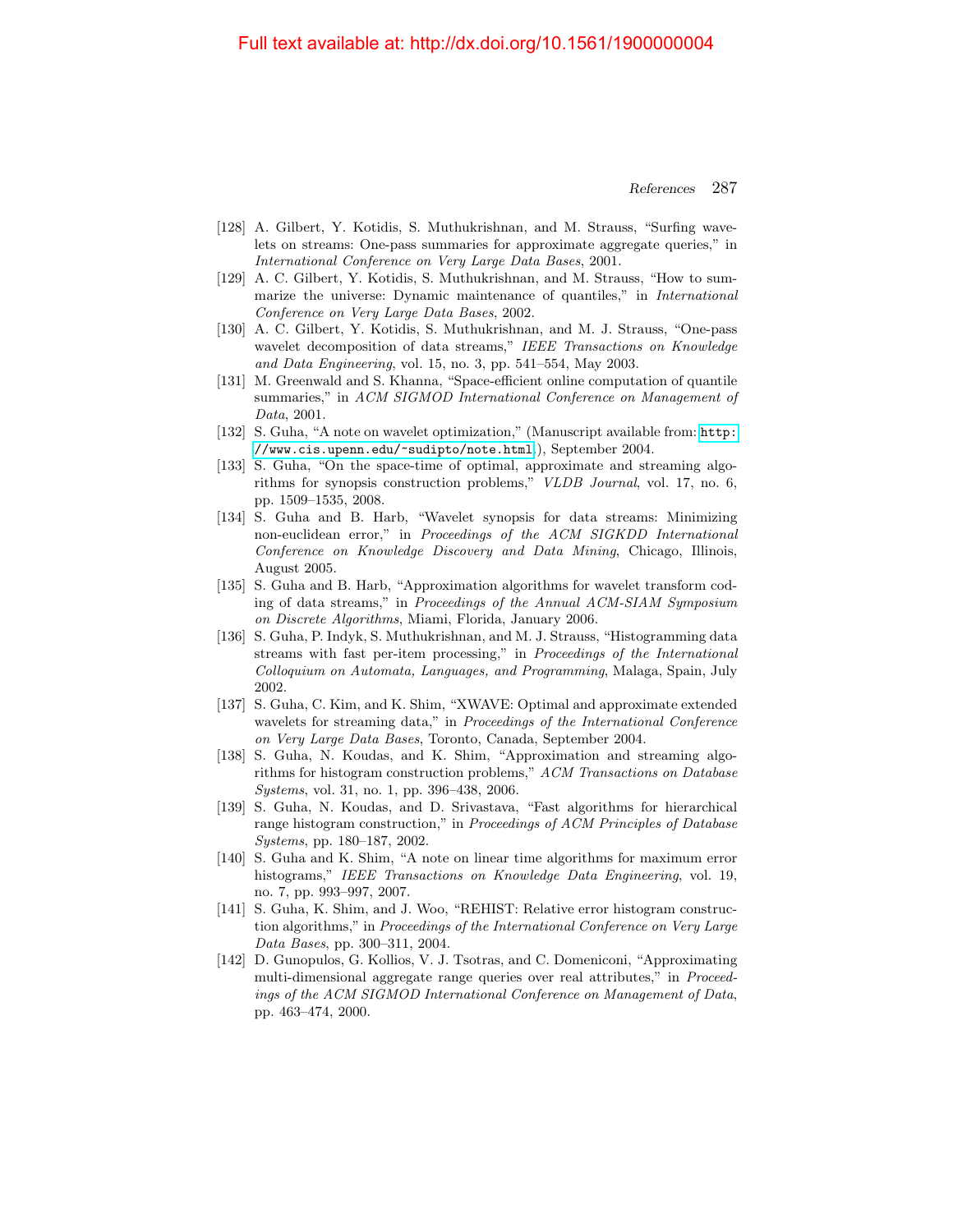- [143] A. P. Gurajada and J. Srivastava, "Equidepth partitioning of a data set based on finding its medians," in Proceedings of Applications of Computing, pp. 92–101, 1991.
- [144] P. J. Haas, "Large-sample and deterministic confidence intervals for online aggregation," in Proceedings of International Conference on Scientific and Statistical Database Management, pp. 51–63, 1997.
- [145] P. J. Haas, "The need for speed: Speeding up DB2 UDB using sampling," IDUG Solutions Journal, vol. 10, no. 2, pp. 32–34, 2003.
- [146] P. J. Haas and J. M. Hellerstein, "Join algorithms for online aggregation," IBM Research Report RJ 10126, 1998.
- [147] P. J. Haas and J. M. Hellerstein, "Ripple joins for online aggregation," in Proceedings of the ACM SIGMOD International Conference on Management of Data, pp. 287–298, 1999.
- [148] P. J. Haas, I. F. Ilyas, G. M. Lohman, and V. Markl, "Discovering and exploiting statistical properties for query optimization in relational databases: A survey," Statistical Analysis and Data Mining, vol. 1, no. 4, pp. 223–250, 2009.
- [149] P. J. Haas and C. König, "A bi-level bernoulli scheme for database sampling," in Proceedings of the ACM SIGMOD International Conference on Management of Data, pp. 275–286, 2004.
- [150] P. J. Haas, Y. Liu, and L. Stokes, "An estimator of the number of species from quadrat sampling," Biometrics, vol. 62, pp. 135–141, 2006.
- [151] P. J. Haas, J. F. Naughton, S. Seshadri, and L. Stokes, "Sampling-based estimation of the number of distinct values of an attribute," in Proceedings of the International Conference on Very Large Data Bases, pp. 311–322, 1995.
- [152] P. J. Haas, J. F. Naughton, S. Seshadri, and A. N. Swami, "Fixed-precision estimation of join selectivity," in Proceedings of ACM Principles of Database Systems, pp. 190–201, 1993.
- [153] P. J. Haas, J. F. Naughton, S. Seshadri, and A. N. Swami, "Selectivity and cost estimation for joins based on random sampling," Journal of Computer and Systems Science, vol. 52, no. 3, pp. 550–569, 1996.
- [154] P. J. Haas, J. F. Naughton, and A. N. Swami, "On the relative cost of sampling for join selectivity estimation," in Proceedings of ACM Principles of Database Systems, pp. 14–24, 1994.
- [155] P. J. Haas and L. Stokes, "Estimating the number of classes in a finite population," Journal of American Statistical Association, vol. 93, no. 444, pp. 1475– 1487, 1998.
- [156] P. J. Haas and A. N. Swami, "Sequential sampling procedures for query size estimation," in Proceedings of the ACM SIGMOD International Conference on Management of Data, pp. 341–350, New York, NY, USA, 1992.
- [157] T. Hagerup and C. Rüb, "A guided tour of chernoff bounds," *Information on* Processing Letters, vol. 33, no. 6, pp. 305–308, 1990.
- [158] P. Hall and C. Heyde, Martingale Limit Theory and Its Application. Academic Press, 1980.
- [159] M. Hansen, "Some history and reminiscences on survey sampling," in Statistical Science, vol. 2, pp. 180–190, 1987.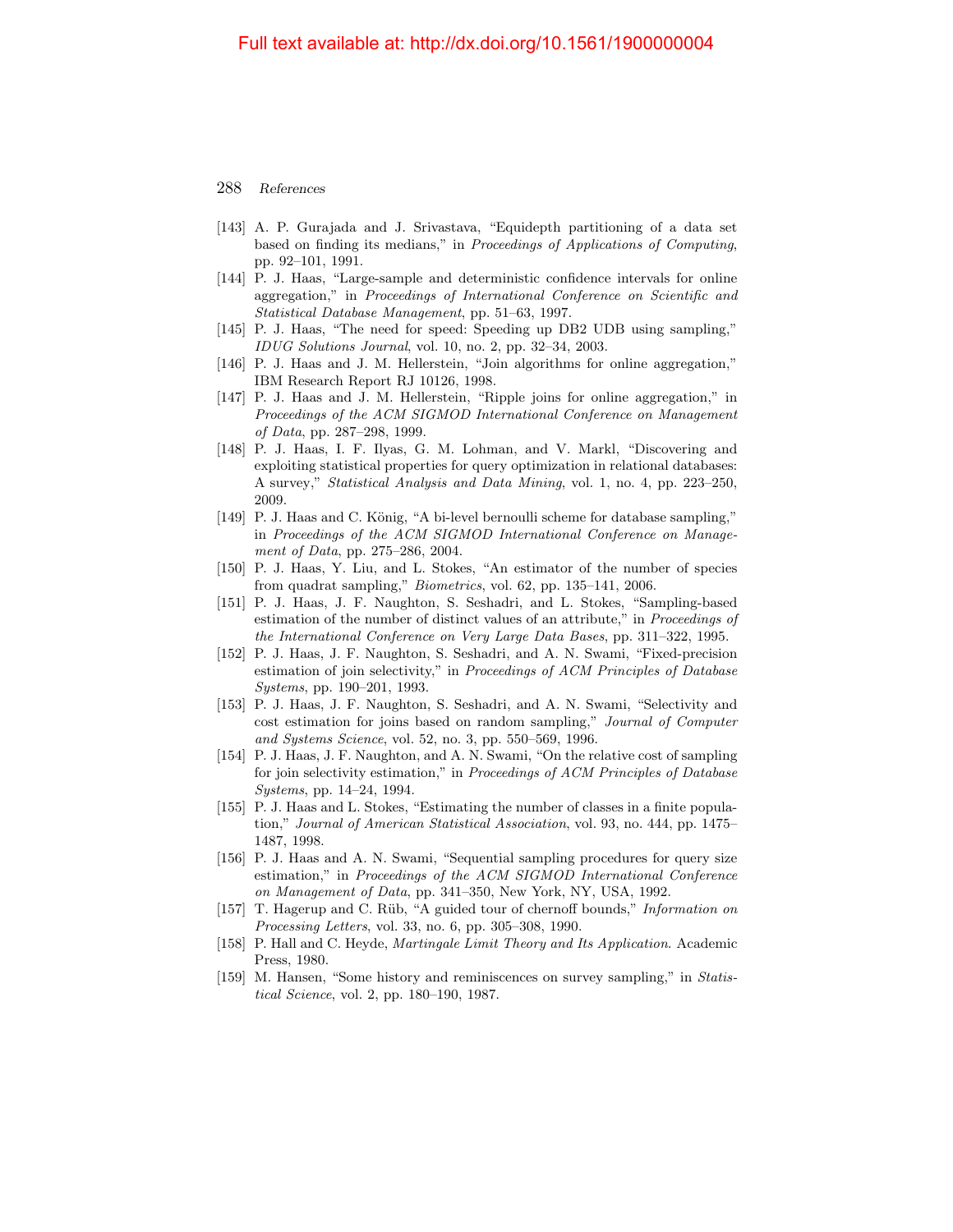- [160] B. Harb, "Algorithms for linear and nonlinear approximation of large data," PhD Thesis, University of Pennsylvania, 2007.
- [161] N. J. A. Harvey, J. Nelson, and K. Onak, "Sketching and streaming entropy via approximation theory," in Proceedings of the IEEE Conference on Foundations of Computer Science, 2008.
- [162] T. Hastie, R. Tibshirani, and J. Friedman, The Elements of Statistical Learning: Data Mining, Inferences, and Prediction. Springer, 2001.
- [163] Z. He, B. S. Lee, and X. S. Wang, "Proactive and reactive multi-dimensional histogram maintenance for selectivity estimation," Journal of Systems and Software, vol. 81, no. 3, pp. 414–430, 2008.
- [164] J. M. Hellerstein, P. J. Haas, and H. J. Wang, "Online aggregation," in Proceedings of the ACM SIGMOD International Conference on Management of Data, pp. 171–182, 1997.
- [165] M. Henzinger, "Algorithmic challenges in search engines," Internet Mathematics, vol. 1, no. 1, pp. 115–126, 2003.
- [166] M. Henzinger, P. Raghavan, and S. Rajagopalan, "Computing on data streams," Technical Report SRC 1998-011, DEC Systems Research Centre, 1998.
- [167] J. Hershberger, N. Shrivastava, S. Suri, and C. D. Tóth, "Adaptive spatial partitioning for multidimensional data streams," in Proceedings of ISAAC, pp. 522–533, 2004.
- [168] C. Hidber, "Online association rule mining," in Proceedings of the ACM SIG-MOD International Conference on Management of Data, pp. 145–156, 1999.
- [169] W. Hoeffding, "Probability inequalities for sums of bounded random variables," Journal of the American Statistical Association, vol. 58, no. 301, p. 1330, 1963.
- [170] D. G. Horvitz and D. J. Thompson, "A generalization of sampling without replacement from a finite universe," Journal of the American Statistical Association, vol. 47, pp. 663–695, 1952.
- [171] W.-C. Hou, G. Ozsoyoglu, and B. K. Taneja, "Statistical estimators for ¨ relational algebra expressions," in Proceedings of ACM SIGACT-SIGMOD-SIGART Symposium on Principles of Database Systems, pp. 276–287, 1988.
- [172] W.-C. Hou, G. Özsoyoglu, and B. K. Taneja, "Processing aggregate relational queries with hard time constraints," in Proceedings of the ACM SIGMOD International Conference on Management of Data, pp. 68–77, 1989.
- <span id="page-27-0"></span>[173] IDC, "The diverse and exploding digital universe," IDC White Paper, March 2008.
- [174] P. Indyk, "Stable distributions, pseudorandom generators, embeddings and data stream computation," in IEEE Conference on Foundations of Computer Science, 2000.
- [175] P. Indyk and D. Woodruff, "Tight lower bounds for the distinct elements problem," in IEEE Conference on Foundations of Computer Science, 2003.
- [176] P. Indyk and D. P. Woodruff, "Optimal approximations of the frequency moments of data streams," in ACM Symposium on Theory of Computing, 2005.
- [177] Y. E. Ioannidis, "Universality of serial histograms," in Proceedings of the International Conference on Very Large Data Bases, pp. 256–267, 1993.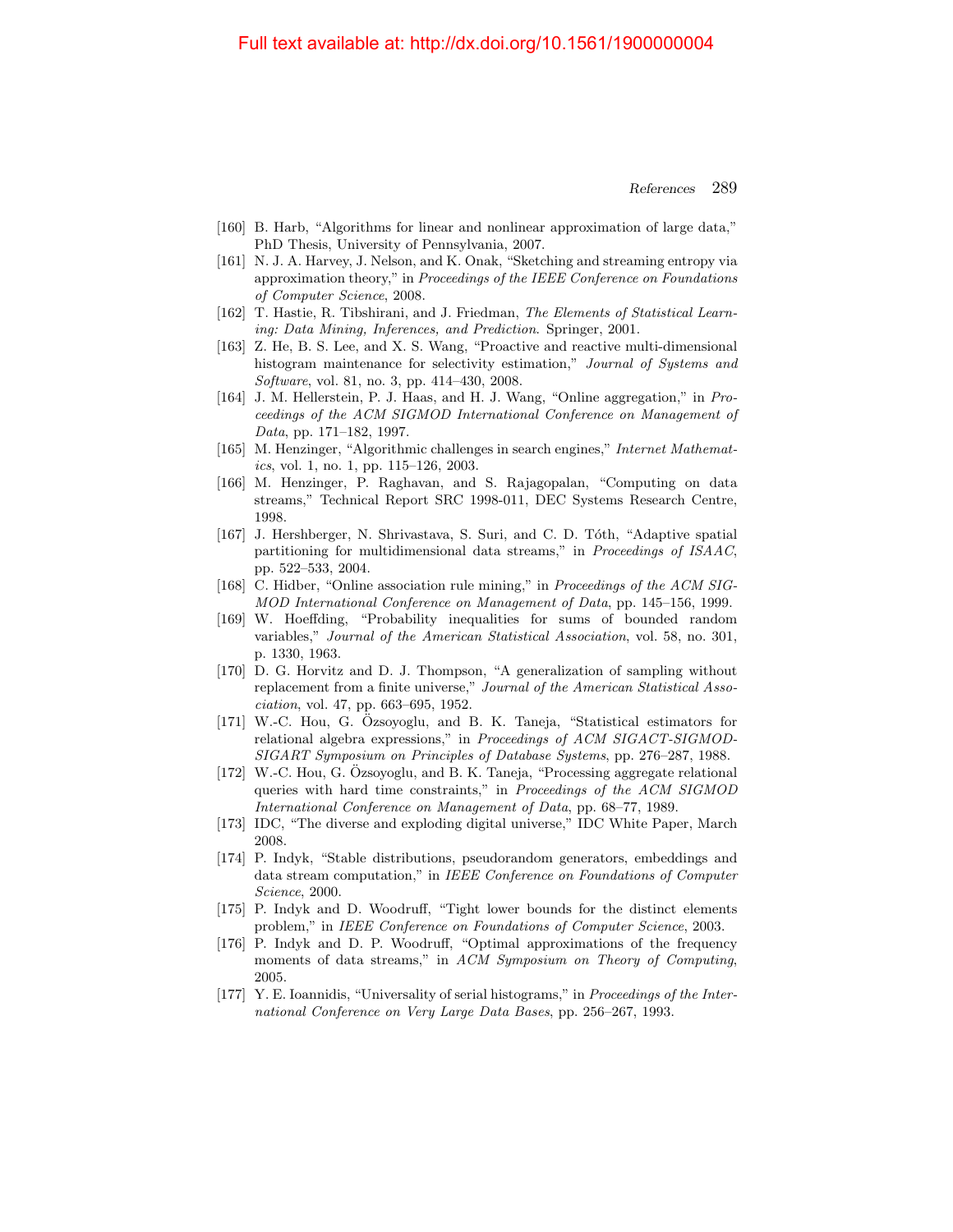- [178] Y. E. Ioannidis, "Approximations in database systems," in Proceedings of the International Conference on Database Theory, pp. 16–30, 2003.
- [179] Y. E. Ioannidis, "The history of histograms (abridged)," in Proceedings of the International Conference on Very Large Data Bases, pp. 19–30, 2003.
- [180] Y. E. Ioannidis and S. Christodoulakis, "On the propagation of errors in the size of join results," in Proceedings of the ACM SIGMOD International Conference on Management of Data, pp. 268–277, 1991.
- [181] Y. E. Ioannidis and S. Christodoulakis, "Optimal histograms for limiting worst-case error propagation in the size of join results," ACM Transactions on Database Systems, vol. 18, no. 4, 1993.
- [182] Y. E. Ioannidis and V. Poosala, "Balancing histogram optimality and practicality for query result size estimation," in Proceedings of the ACM SIGMOD International Conference on Management of Data, pp. 233–244, 1995.
- [183] Y. E. Ioannidis and V. Poosala, "Histogram-based approximation of set-valued query-answers," in Proceedings of the International Conference on Very Large Data Bases, pp. 174–185, 1999.
- [184] H. V. Jagadish, H. Jin, B. C. Ooi, and K.-L. Tan, "Global optimization of histograms," in Proceedings of the ACM SIGMOD International Conference on Management of Data, pp. 223–234, 2001.
- [185] H. V. Jagadish, N. Koudas, S. Muthukrishnan, V. Poosala, K. C. Sevcik, and T. Suel, "Optimal histograms with quality guarantees," in Proceedings of the International Conference on Very Large Data Bases, pp. 275–286, 1998.
- [186] B. Jawerth and W. Sweldens, "An overview of wavelet based multiresolution analyses," SIAM Review, vol. 36, no. 3, pp. 377–412, 1994.
- [187] T. S. Jayram, R. Kumar, and D. Sivakumar, "The one-way communication complexity of gap hamming distance," [http://www.madalgo.au.dk/img/](http://www.madalgo.au.dk/img/SumSchoo2007_Lecture_20slides/Bibliography/p14_Jayram_07_Manusc_ghd.pdf) [SumSchoo2007\\_Lecture\\_20slides/Bibliography/p14\\_Jayram\\_07\\_Manusc\\_](http://www.madalgo.au.dk/img/SumSchoo2007_Lecture_20slides/Bibliography/p14_Jayram_07_Manusc_ghd.pdf) [ghd.pdf](http://www.madalgo.au.dk/img/SumSchoo2007_Lecture_20slides/Bibliography/p14_Jayram_07_Manusc_ghd.pdf), 2007.
- [188] C. Jermaine, S. Arumugam, A. Pol, and A. Dobra, "Scalable approximate query processing with the DBO engine," in ACM SIGMOD International Conference on Management of Data, 2007.
- [189] C. Jermaine, A. Dobra, S. Arumugam, S. Joshi, and A. Pol, "The sortmerge-shrink join," ACM Transactions on Database Systems, vol. 31, no. 4, pp. 1382–1416, 2006.
- [190] C. Jermaine, A. Dobra, A. Pol, and S. Joshi, "Online estimation for subsetbased sql queries," in Proceedings of the International Conference on Very Large Data Bases, pp. 745–756, 2005.
- [191] C. Jermaine, A. Pol, and S. Arumugam, "Online maintenance of very large random samples," in Proceedings of the ACM SIGMOD International Conference on Management of Data, pp. 299–310, 2004.
- [192] C. Jin, W. Qian, C. Sha, J. X. Yu, and A. Zhou, "Dynamically maintaining frequent items over a data stream," in Proceedings of the ACM Conference on Information and Knowledge Management, 2003.
- [193] R. Jin, L. Glimcher, C. Jermaine, and G. Agrawal, "New sampling-based estimators for OLAP queries," in Proceedings of the International Conference on Data Engineering, p. 18, Washington, DC, USA, 2006.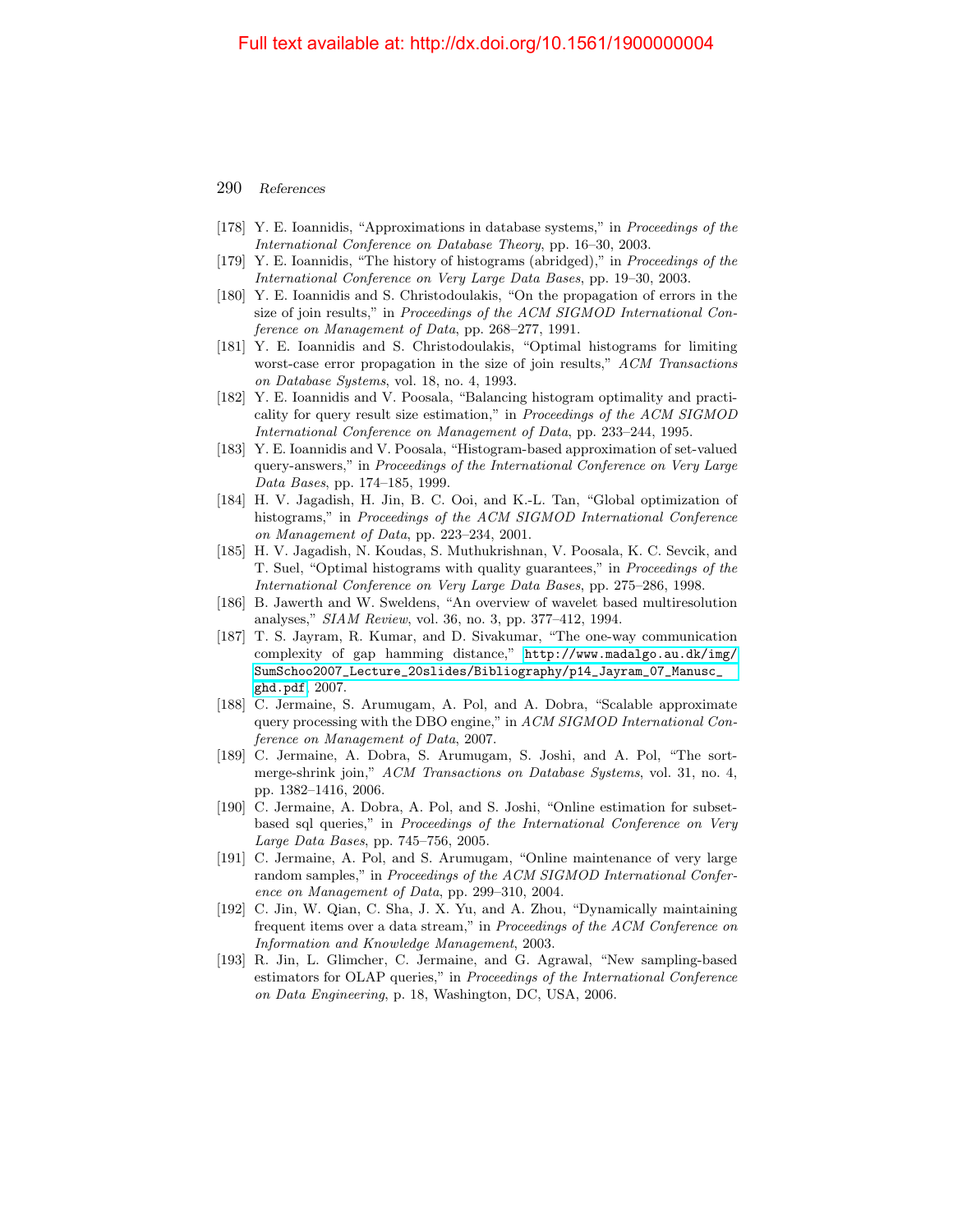- [194] W. Johnson and J. Lindenstrauss, "Extensions of Lipshitz mapping into Hilbert space," Contemporary Mathematics, vol. 26, pp. 189–206, 1984.
- [195] S. Joshi and C. Jermaine, "Sampling-based estimators for subset-based queries," VLDB Journal, Accepted for Publication, 2008.
- [196] H. Jowhari, M. Saglam, and G. Tardos, "Tight bounds for lp samplers, finding duplicates in streams, and related problems," in ACM Principles of Database Systems, 2011.
- [197] C.-C. Kanne and G. Moerkotte, "Histograms reloaded: The merits of bucket diversity," in Proceedings of the ACM SIGMOD International Conference on Management of Data, pp. 663–674, 2010.
- [198] P. Karras, "Optimality and scalability in lattice histogram construction," PVLDB, vol. 2, no. 1, pp. 670–681, 2009.
- [199] P. Karras and N. Mamoulis, "Hierarchical synopses with optimal error guarantees," ACM Transactions on Database Systems, vol. 33, no. 3, August 2008.
- [200] P. Karras and N. Mamoulis, "Lattice histograms: A resilient synopsis structure," in Proceedings of the International Conference on Data Engineering, pp. 247–256, 2008.
- [201] P. Karras and N. Manoulis, "One-pass wavelet synopses for maximum-error metrics," in Proceedings of the International Conference on Very Large Data Bases, Trondheim, Norway, September 2005.
- $[202]$  P. Karras and N. Manoulis, "The Haar<sup>+</sup> tree: A refined synopsis data structure," in Proceedings of the International Conference on Data Engineering, Istanbul, Turkey, April 2007.
- [203] P. Karras, D. Sacharidis, and N. Manoulis, "Exploiting duality in summarization with deterministic guarantees," in Proceedings of the ACM SIGKDD International Conference on Knowledge Discovery and Data Mining, San Jose, California, August 2007.
- [204] R. Kaushik, J. F. Naughton, R. Ramakrishnan, and V. T. Chakaravarthy, "Synopses for query optimization: A space-complexity perspective," ACM Transactions on Database Systems, vol. 30, no. 4, pp. 1102–1127, 2005.
- [205] R. Kaushik and D. Suciu, "Consistent histograms in the presence of distinct value counts," PVLDB, vol. 2, no. 1, pp. 850–861, 2009.
- [206] D. Kempe, A. Dobra, and J. Gehrke, "Gossip-based computation of aggregate information," in Proceedings of the IEEE Conference on Foundations of Computer Science, pp. 482–491, 2003.
- [207] S. Khanna, S. Muthukrishnan, and S. Skiena, "Efficient array partitioning," in Proceedings of the International Colloquium on Automata, Languages and Programming, pp. 616–626, 1997.
- [208] A. C. König and G. Weikum, "Combining histograms and parametric curve fitting for feedback-driven query result-size estimation," in Proceedings of the International Conference on Very Large Data Bases, pp. 423–434, 1999.
- [209] F. Korn, T. Johnson, and H. V. Jagadish, "Range selectivity estimation for continuous attributes," in Proceedings of the International Conference on Scientific and Statistical Database Management, pp. 244–253, 1999.
- [210] E. Kushilevitz and N. Nisan, Communication Complexity. Cambridge University Press, 1997.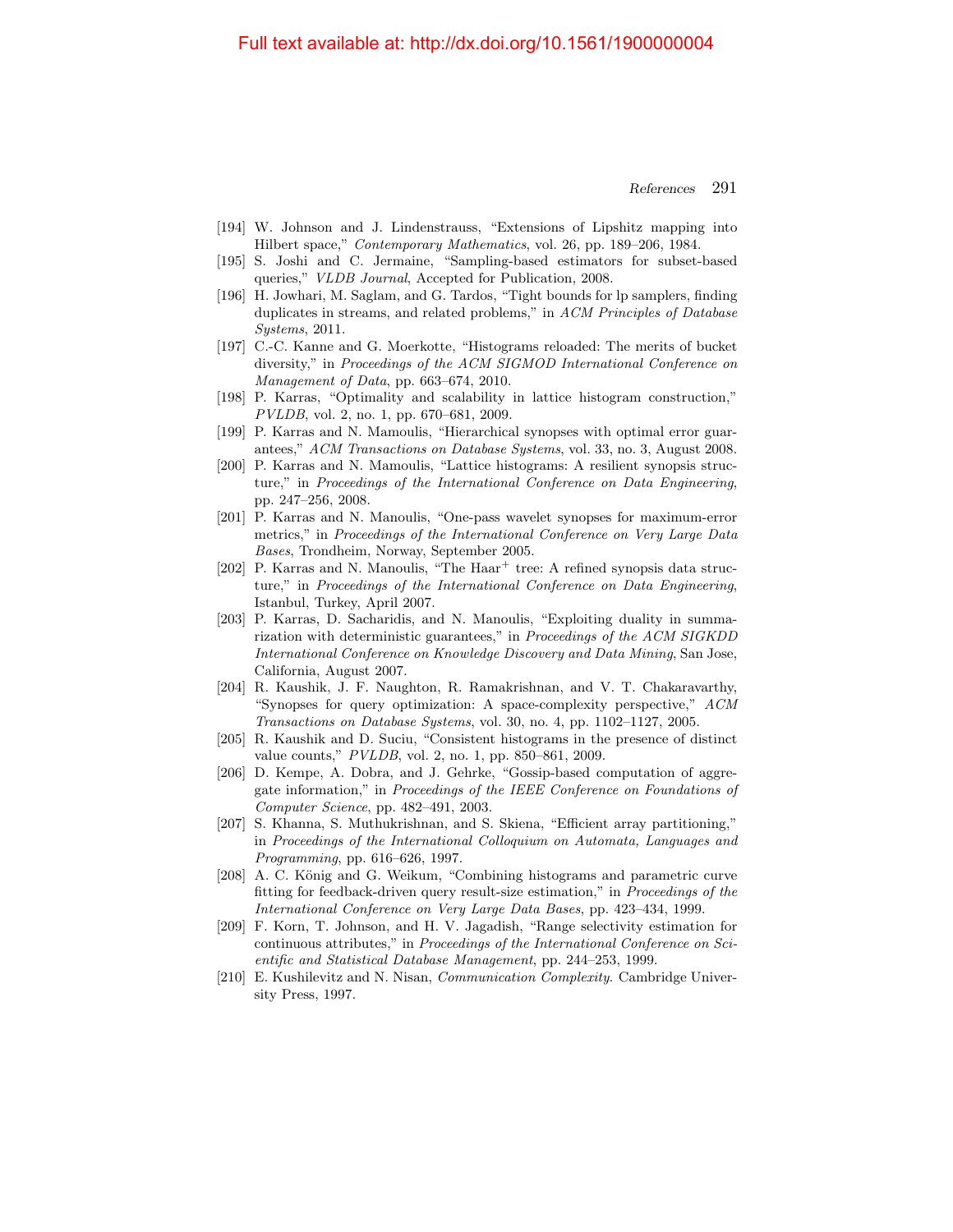- [211] Y.-K. Lai and G. T. Byrd, "High-throughput sketch update on a low-power stream processor," in Proceedings of the ACM/IEEE Symposium on Architecture for Networking and Communications Systems, 2006.
- [212] M. R. Leadbetter, G. Lindgren, and H. Rootzen, Extremes and Related Properties of Random Sequences and Processes: Springer Series in Statistics. Springer, 1983.
- [213] G. M. Lee, H. Liu, Y. Yoon, and Y. Zhang, "Improving sketch reconstruction accuracy using linear least squares method," in Internet Measurement Conference (IMC), 2005.
- [214] L. Lim, M. Wang, and J. S. Vitter, "SASH: A self-adaptive histogram set for dynamically changing workloads," in Proceedings of the International Conference on Very Large Data Bases, pp. 369–380, 2003.
- [215] L. Lim, M. Wang, and J. S. Vitter, "CXHist: An on-line classification-based histogram for XML string selectivity estimation," in Proceedings of the International Conference on Very Large Data Bases, pp. 1187–1198, 2005.
- [216] X. Lin and Q. Zhang, "Error minimization for approximate computation of range aggregate," in Proceedings of the International Conference on Database Systems for Advanced Applications, pp. 165–172, 2003.
- [217] Y. Lu, A. Montanari, B. Prabhakar, S. Dharmapurikar, and A. Kabbani, "Counter braids: A novel counter architecture for per-flow measurement," in SIGMETRICS, 2008.
- [218] G. Luo, C. J. Ellmann, P. J. Haas, and J. F. Naughton, "A scalable hash ripple join algorithm," in Proceedings of the ACM SIGMOD International Conference on Management of Data, pp. 252–262, New York, NY, USA, 2002.
- [219] J. Luo, X. Zhou, Y. Zhang, H. T. Shen, and J. Li, "Selectivity estimation by batch-query based histogram and parametric method," in Proceedings of Australasian Database Conference on ADC2007, pp. 93–102, 2007.
- [220] MADlib library for scalable analytics, <http://madlib.net>.
- [221] S. Mallat, A Wavelet Tour of Signal Processing. Academic Press, Second ed., 1999.
- [222] Y. Matias and D. Urieli, "Optimal workload-based weighted wavelet synopses," in Proceedings of the International Conference on Database Theory, Edinburgh, Scotland, January 2005.
- [223] Y. Matias and D. Urieli, "Optimal workload-based weighted wavelet synopses," Theoretical Computer Science, vol. 371, no. 3, pp. 227–246, 2007.
- [224] Y. Matias, J. S. Vitter, and M. Wang, "Wavelet-based histograms for selectivity estimation," in Proceedings of the ACM SIGMOD International Conference on Management of Data, pp. 448–459, Seattle, Washington, June 1998.
- [225] Y. Matias, J. S. Vitter, and M. Wang, "Dynamic maintenance of waveletbased histograms," in Proceedings of the International Conference on Very Large Data Bases, Cairo, Egypt, September 2000.
- [226] A. Metwally, D. Agrawal, and A. E. Abbadi, "Why go logarithmic if we can go linear? Towards effective distinct counting of search traffic," in International Conference on Extending Database Technology, 2008.
- [227] Microsoft. Microsoft StreamInsight. [http://msdn.microsoft.com/en-us/](http://msdn.microsoft.com/en-us/library/ee362541.aspx) [library/ee362541.aspx](http://msdn.microsoft.com/en-us/library/ee362541.aspx), 2008.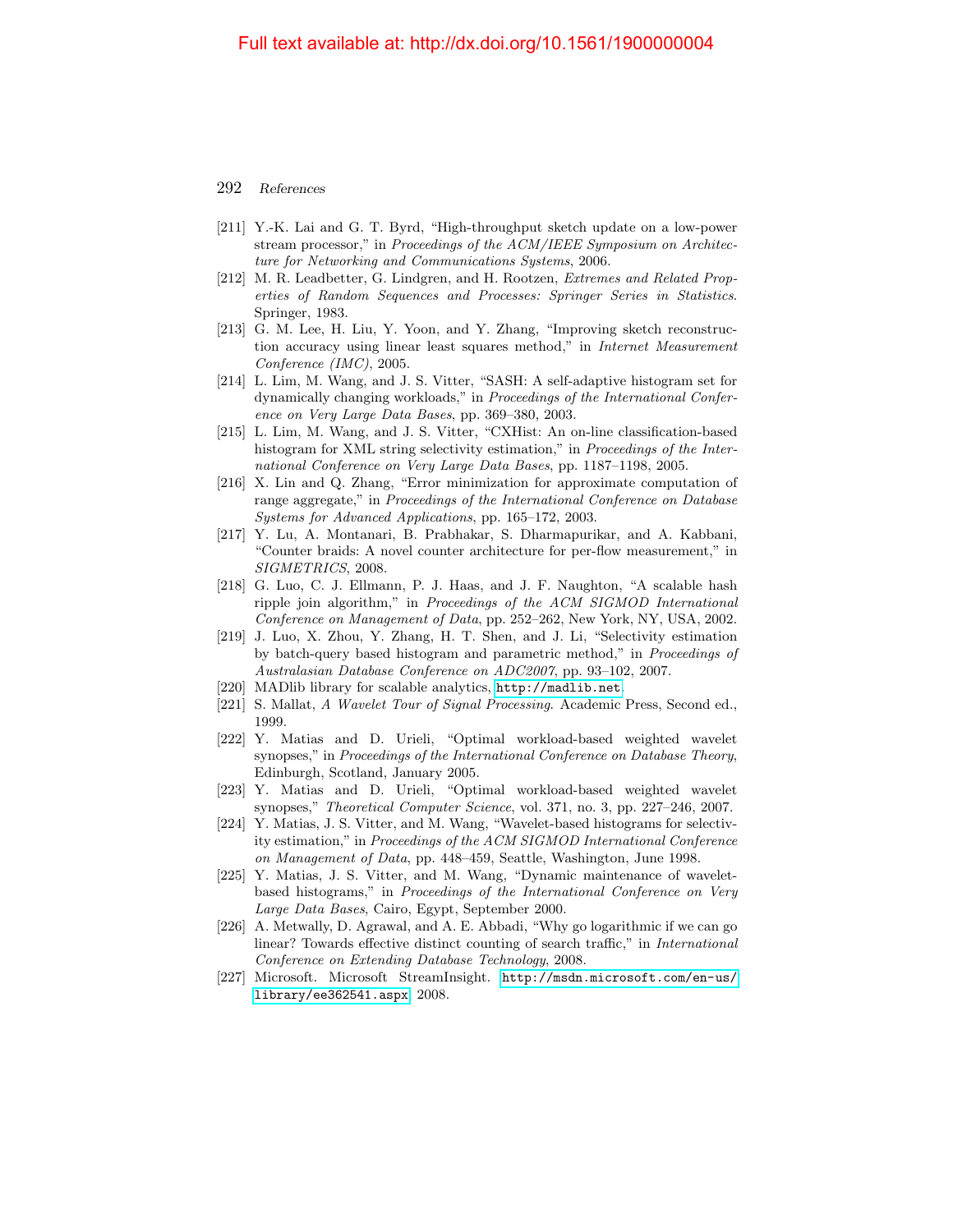- [228] J. Misra and D. Gries, "Finding repeated elements," Science of Computer Programming, vol. 2, pp. 143–152, 1982.
- [229] M. Mitzenmacher and E. Upfal, Probability and Computing: Randomized Algorithms and Probabilistic Analysis. CUP, 2005.
- [230] G. Moerkotte, T. Neumann, and G. Steidl, "Preventing bad plans by bounding the impact of cardinality estimation errors," PVLDB, vol. 2, no. 1, pp. 982–993, 2009.
- [231] M. Monemizadeh and D. P. Woodruff, "1-pass relative-error  $l_p$ -sampling with applications," in ACM-SIAM Symposium on Discrete Algorithms, 2010.
- [232] R. Motwani and P. Raghavan, Randomized Algorithms. Cambridge University Press, 1995.
- [233] J. I. Munro and M. S. Paterson, "Selection and sorting with limited storage," Theoretical Computer Science, vol. 12, pp. 315–323, 1980.
- [234] M. Muralikrishna and D. J. DeWitt, "Equi-depth histograms for estimating selectivity factors for multi-dimensional queries," in Proceedings of the ACM SIGMOD International Conference on Management of Data, pp. 28–36, 1988.
- [235] S. Muthukrishnan, "Subquadratic algorithms for workload-aware Haar wavelet synopses," in Proceedings of the International Conference on Foundations of Software Technology and Theoretical Computer Science (FSTTCS), Hyderabad, India, December 2005.
- [236] S. Muthukrishnan, "Data streams: Algorithms and applications," Foundations and Trends<sup>®</sup> in Theoretical Computer Science, vol. 1, no. 2, pp. 117–236, 2005.
- [237] S. Muthukrishnan, V. Poosala, and T. Suel, "On rectangular partitionings in two dimensions: Algorithms, complexity, and applications," in Proceedings of the International Conference on Database Theory, pp. 236–256, 1999.
- [238] S. Muthukrishnan and M. Strauss, "Maintenance of multidimensional histograms," in Proceedings of the International Conference on Foundations Software Technical and Theoretical Computer Science (FSTTCS), vol. 2914 of Lecture Notes in Computer Science, pp. 352–362, Springer, 2003.
- [239] S. Muthukrishnan, M. Strauss, and X. Zheng, "Workload-optimal histograms on streams," in Proceedings of ESA, pp. 734–745, 2005.
- [240] J. Neyman, "On the two different aspects of the representative method: The method of stratified sampling and the method of purposive selection," Journal of the Royal Statistical Society, vol. 97, pp. 558–625, 1934.
- [241] A. O'Hagan and J. J. Forster, Bayesian Inference. Volume 2B of Kendall's Advanced Theory of Statistics. Arnold, second ed., 2004.
- [242] F. Olken, "Random sampling from databases," Technical Report LBL-32883, Lawrence Berekeley National Laboratory, 1993.
- [243] F. Olken and D. Rotem, "Simple random sampling from relational databases," in Proceedings of the International Conference on Very Large Data Bases, pp. 160–169, 1986.
- [244] F. Olken and D. Rotem, "Random sampling from B+ trees," in Proceedings of the International Conference on Very Large Data Bases, pp. 269–277, 1989.
- [245] F. Olken and D. Rotem, "Maintenance of materialized views of sampling queries," in Proceedings of the International Conference on Data Engineering, pp. 632–641, 1992.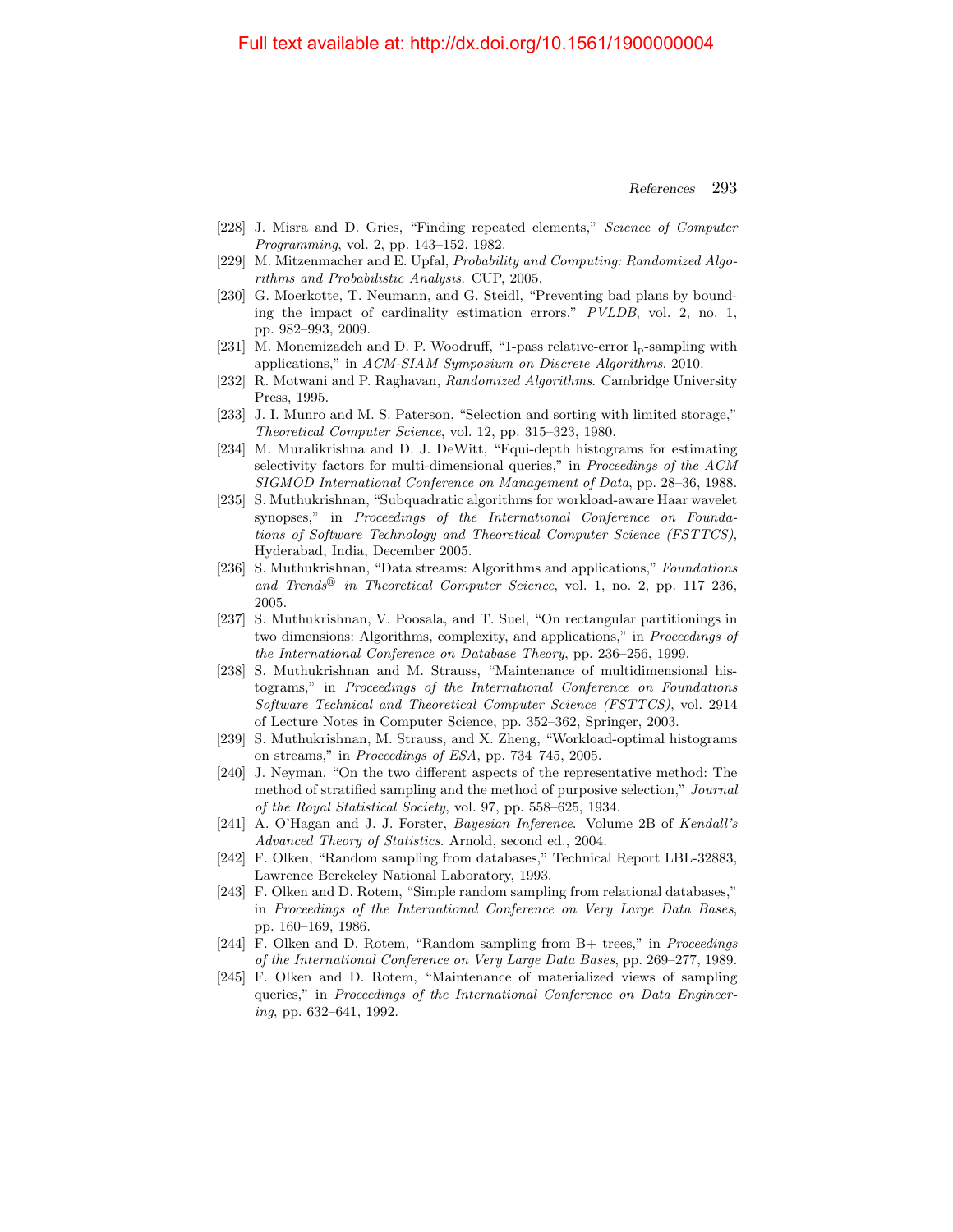- [246] F. Olken, D. Rotem, and P. Xu, "Random sampling from hash files," SIGMOD Record, vol. 19, no. 2, pp. 375–386, 1990.
- [247] C. Pang, Q. Zhang, D. Hansen, and A. Maeder, "Unrestricted wavelet synopses under maximum error bound," in Proceedings of the International Conference on Extending Database Technology, Saint Petersburg, Russia, March 2009.
- [248] N. Pansare, V. Borkar, C. Jermaine, and T. Condie, "Online aggregation for large MapReduce jobs," PVLDB, vol. 5, 2011. (To appear).
- [249] A. Pavan and S. Tirthapura, "Range-efficient counting of distinct elements in a massive data stream," SIAM Journal on Computing, vol. 37, no. 2, pp. 359–379, 2007.
- [250] H. T. A. Pham and K. C. Sevcik, "Structure choices for two-dimensional histogram construction," in *Proceedings of CASCON*, pp. 13–27, 2004.
- [251] G. Piatetsky-Shapiro and C. Connell, "Accurate estimation of the number of tuples satisfying a condition," in Proceedings of the ACM SIGMOD International Conference on Management of Data, pp. 256–276, 1984.
- [252] N. Polyzotis and M. N. Garofalakis, "XCluster synopses for structured XML content," in Proceedings of the International Conference on Data Engineering, p. 63, 2006.
- [253] N. Polyzotis and M. N. Garofalakis, "XSKETCH synopses for XML data graphs," ACM Transactions on Database Systems, vol. 31, no. 3, pp. 1014–1063, 2006.
- [254] V. Poosala and V. Ganti, "Fast approximate answers to aggregate queries on a data cube," in Proceedings of the International Conference on Scientific and Statistical Database Management, pp. 24–33, 1999.
- [255] V. Poosala, V. Ganti, and Y. E. Ioannidis, "Approximate query answering using histograms," IEEE Data Engineering Bulletins, vol. 22, no. 4, pp. 5–14, 1999.
- [256] V. Poosala and Y. E. Ioannidis, "Selectivity estimation without the attribute value independence assumption," in Proceedings of the International Conference on Very Large Data Bases, pp. 486–495, 1997.
- [257] V. Poosala, Y. E. Ioannidis, P. J. Haas, and E. J. Shekita, "Improved histograms for selectivity estimation of range predicates," in Proceedings of the ACM SIGMOD International Conference on Management of Data, pp. 294– 305, 1996.
- [258] L. Qiao, D. Agrawal, and A. E. Abbadi, "RHist: Adaptive summarization over continuous data streams," in Proceedings of the ACM Conference on Information and Knowledge Management, pp. 469–476, 2002.
- [259] V. Raman and J. M. Hellerstein, "Potter's Wheel: An interactive data cleaning system," in Proceedings of the International Conference on Very Large Data Bases, pp. 381–390, 2001.
- [260] V. Raman, B. Raman, and J. M. Hellerstein, "Online dynamic reordering," VLDB Journal, vol. 9, no. 3, pp. 247–260, 2000.
- [261] V. Raman, G. Swart, L. Qiao, F. Reiss, V. Dialani, D. Kossmann, I. Narang, and R. Sidle, "Constant-time query processing," in Proceedings of the International Conference on Data Engineering, pp. 60–69, 2008.
- [262] R. L. Read, D. S. Fussell, and A. Silberschatz, "Computing bounds on aggregate operations over uncertain sets using histograms," in Proceedings of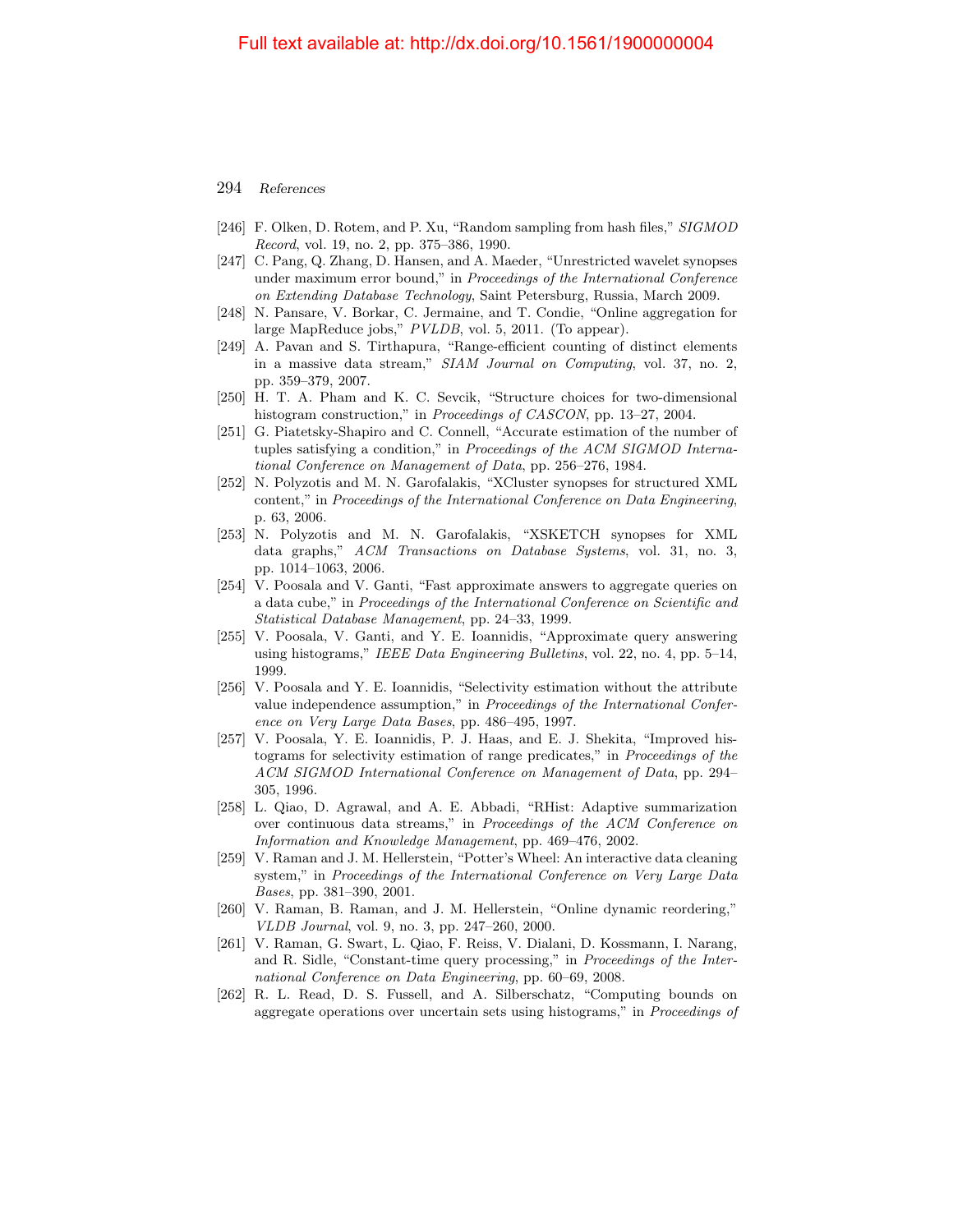Post-ILPS '94 Workshop on Uncertainty in Databases and Deductive Systems, pp. 107–117, 1994.

- [263] F. Reiss, M. N. Garofalakis, and J. M. Hellerstein, "Compact histograms for hierarchical identifiers," in Proceedings of the International Conference on Very Large Data Bases, pp. 870–881, 2006.
- [264] J. Rissanen, "Stochastic complexity and modeling," Annals of Statistics, vol. 14, no. 3, pp. 1080–1100, 1986.
- [265] F. Rusu and A. Dobra, "Sketches for size of join estimation," ACM Transactions on Database Systems, vol. 33, no. 3, 2008.
- [266] D. Sacharidis, A. Deligiannakis, and T. Sellis, "Hierarchically-compressed wavelet synopses," The VLDB Journal, vol. 18, no. 1, pp. 203–231, January 2009.
- [267] A. D. Sarma, O. Benjelloun, A. Y. Halevy, S. U. Nabar, and J. Widom, "Representing uncertain data: Models, properties, and algorithms," VLDB Journal, vol. 18, no. 5, pp. 989–1019, 2009.
- [268] C.-E. Sarndal, B. Swennson, and J. Wretman, Model-Assisted Survey Sampling. Springer, second ed., 1992.
- [269] R. T. Schweller, Z. Li, Y. Chen, Y. Gao, A. Gupta, Y. Zhang, P. A. Dinda, M.-Y. Kao, and G. Memik, "Reversible sketches: Enabling monitoring and analysis over high-speed data streams," IEEE Transactions on Networks, vol. 15, no. 5, 2007.
- [270] D. W. Scott, Multivariate Density Estimation: Theory Practice, and Visualization. Wiley, 1992.
- [271] S. Seshadri, "Probabilistic methods in query processing," PhD Thesis, University of Wisconsin at Madison, Madison, WI, USA, 1992.
- [272] J. Shao and D. Tu, The Jackknife and Bootstrap. Springer Series in Statistics, 1995.
- [273] B. W. Silverman, Density Estimation for Statistics and Data Analysis. Chapman and Hall, 1986.
- [274] J. Spiegel and N. Polyzotis, "TuG synopses for approximate query answering," ACM Transactions on Database Systems, vol. 34, no. 1, 2009.
- [275] U. Srivastava, P. J. Haas, V. Markl, and N. Megiddo, "ISOMER: Consistent histogram construction using query feedback," in *Proceedings of the Interna*tional Conference on Data Engineering, 2006.
- [276] E. J. Stollnitz, T. D. DeRose, and D. H. Salesin, Wavelets for Computer Graphics — Theory and Applications. San Francisco, CA: Morgan Kaufmann Publishers, 1996.
- [277] M. Stonebraker, J. Becla, D. J. DeWitt, K.-T. Lim, D. Maier, O. Ratzesberger, and S. B. Zdonik, "Requirements for science data bases and scidb," in Proceedings of CIDR, 2009.
- [278] N. Thaper, P. Indyk, S. Guha, and N. Koudas, "Dynamic multidimensional histograms," in ACM SIGMOD International Conference on Management of Data, 2002.
- [279] D. Thomas, R. Bordawekar, C. C. Aggarwal, and P. S. Yu, "On efficient query processing of stream counts on the cell processor," in IEEE International Conference on Data Engineering, 2009.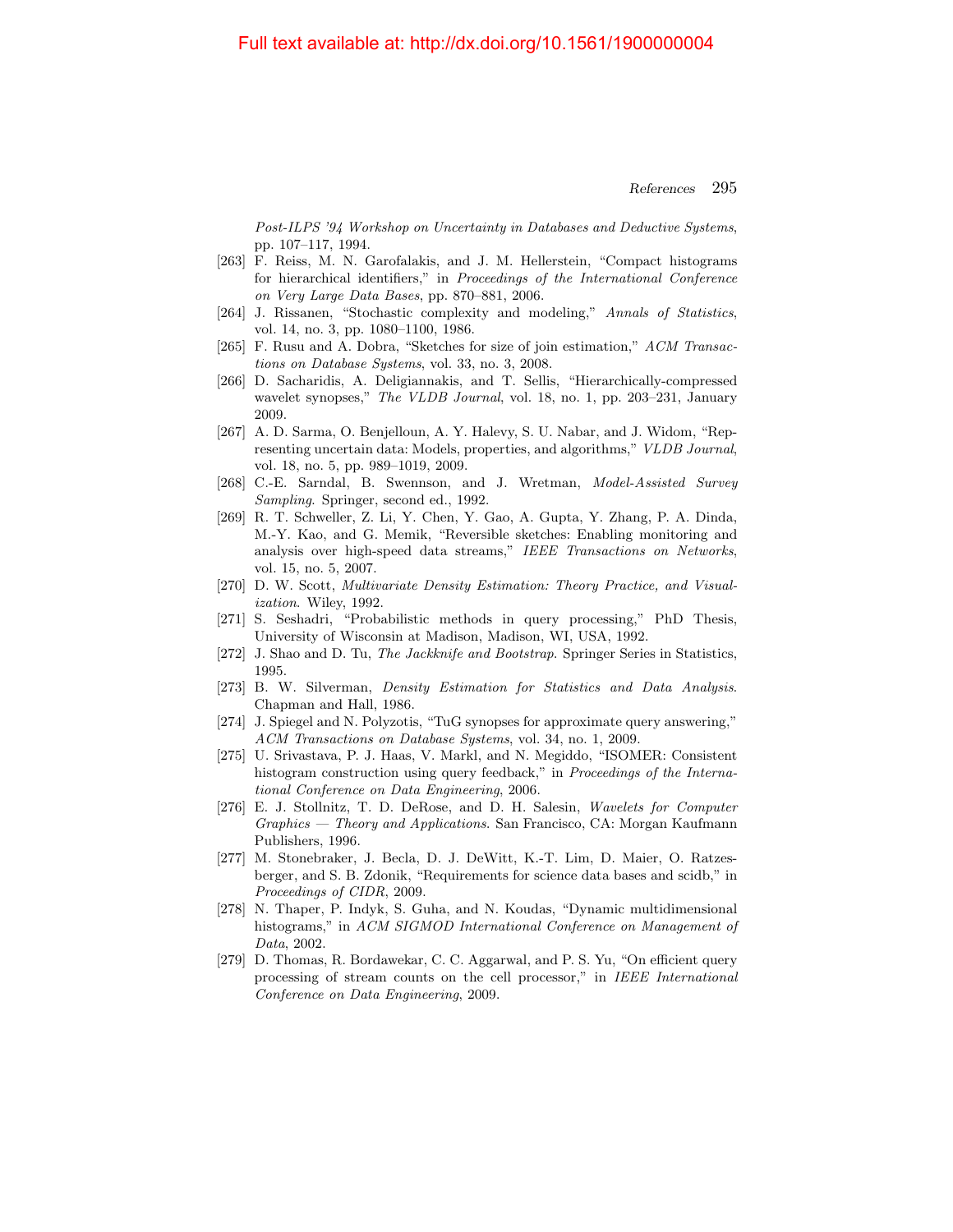- [280] M. Thorup, "Even strongly universal hashing is pretty fast," in ACM-SIAM Symposium on Discrete Algorithms, 2000.
- [281] M. Thorup and Y. Zhang, "Tabulation based 4-universal hashing with applications to second moment estimation," in ACM-SIAM Symposium on Discrete Algorithms, 2004.
- [282] S. Venkataraman, D. X. Song, P. B. Gibbons, and A. Blum, "New streaming algorithms for fast detection of superspreaders," in Network and Distributed System Security Symposium NDSS, 2005.
- [283] J. S. Vitter, "Random sampling with a reservoir," ACM Transactions on Mathematical Software, vol. 11, no. 1, pp. 37–57, 1985.
- [284] J. S. Vitter and M. Wang, "Approximate computation of multidimensional aggregates of sparse data using wavelets," in *Proceedings of the ACM* SIGMOD International Conference on Management of Data, Philadelphia, Pennsylvania, May 1999.
- [285] M. P. Wand and M. C. Jones, Kernel Smoothing. Chapman and Hall, 1995.
- [286] H. Wang and K. C. Sevcik, "Utilizing histogram information," in Proceedings of CASCON, p. 16, 2001.
- [287] H. Wang and K. C. Sevcik, "A multi-dimensional histogram for selectivity estimation and fast approximate query answering," in Proceedings of CASCON, pp. 328–342, 2003.
- [288] H. Wang and K. C. Sevcik, "Histograms based on the minimum description length principle," VLDB Journal, vol. 17, no. 3, 2008.
- [289] K. Y. Whang, B. T. Vander-Zanden, and H. M. Taylor, "A linear-time probabilistic counting algorithm for database applications," ACM Transactions on Database Systems, vol. 15, no. 2, p. 208, 1990.
- [290] J. R. Wieland and B. L. Nelson, "How simulation languages should report results: A modest proposal," in Proceedings of Winter Simulation Conference, pp. 709–715, 2009.
- [291] R. Winter and K. Auerbach, "The big time: 1998 winter VLDB survey," Database Programming and Design, August 1998.
- [292] D. Woodruff, "Optimal space lower bounds for all frequency moments," in ACM-SIAM Symposium on Discrete Algorithms, 2004.
- [293] M. Wu and C. Jermaine, "A bayesian method for guessing the extreme values in a data set," in Proceedings of the International Conference on Very Large Data Bases, pp. 471–482, 2007.
- [294] K. Yi, F. Li, M. Hadjieleftheriou, G. Kollios, and D. Srivastava, "Randomized synopses for query assurance on data streams," in IEEE International Conference on Data Engineering, 2008.
- [295] Q. Zhang and X. Lin, "On linear-spline based histograms," in Proceedings of the International Conference on Web-Age Information Management, pp. 354–366, 2002.
- [296] Q. Zhang and W. Wang, "A fast algorithm for approximate quantiles in high speed data streams," in Proceedings of the International Conference on Scientific and Statistical Database Management, p. 29, 2007.
- [297] X. Zhang, M. L. King, and R. J. Hyndman, "Bandwidth selection for multivariate kernel density estimation using MCMC," in Econometric Society 2004 Australasian Meetings, 2004.